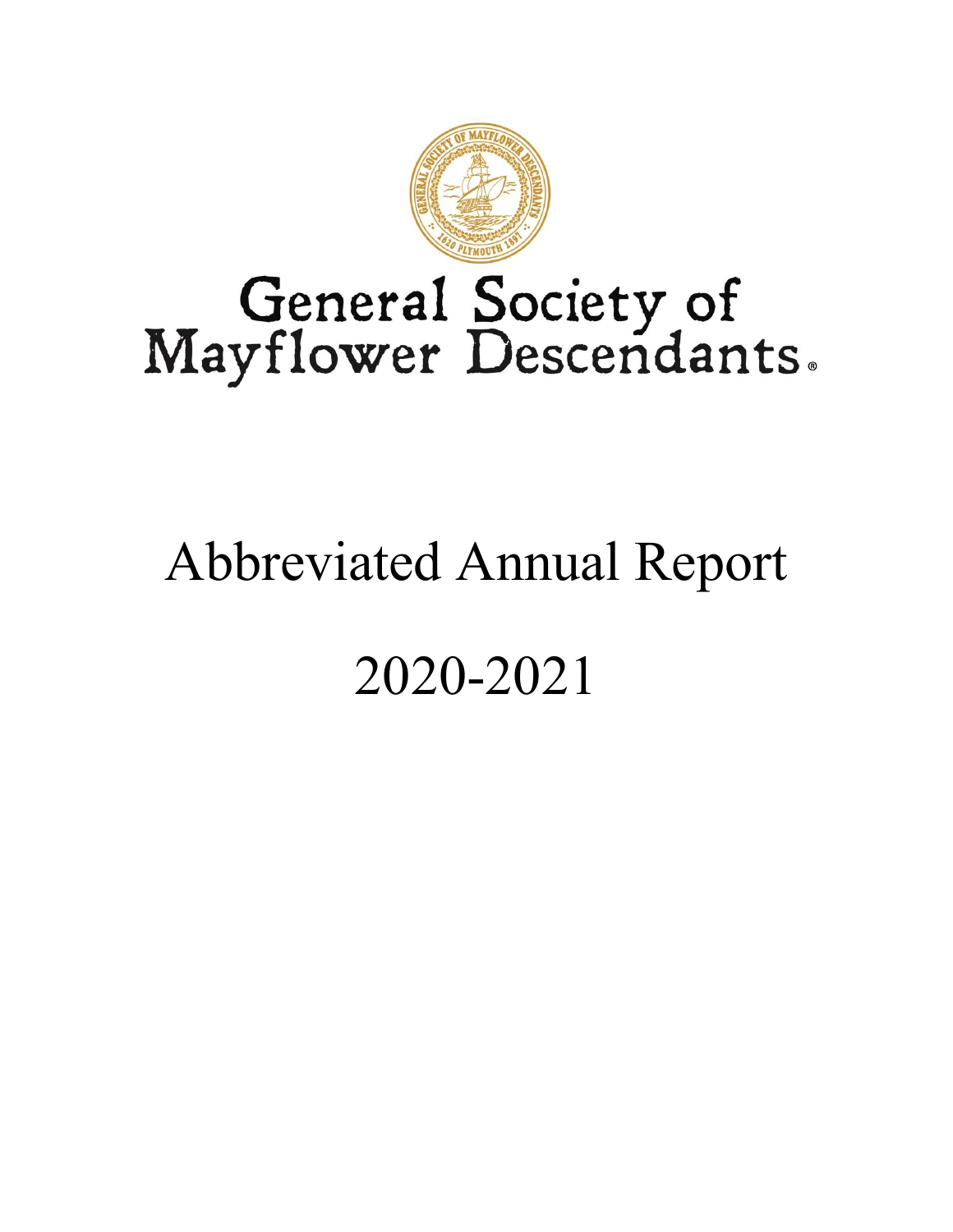

### *A message from*

# Governor General Jane Hurt

This 2021 year has been full of new opportunities and experiences at the General Society. Our grand Mayflower Society House and the National Pilgrim Memorial Meetinghouse transformations are just part of the essential repair advancements being made in 2021. It is only by your participation and your support that we will be able to accomplish all of the necessary work. Our improved buildings are a crucial component of our values to protect, preserve, and interpret our historic properties.

The excitement surrounding the new GSMD website will enable us to adapt to new technologies and find innovative ways to serve you. Our professional staff and talented volunteers are working hard to improve and expand our programs.

I hope this finds you and your family well as we continue to make the best of present circumstances. Thanks to you and your continued support, the General Society of Mayflower Descendants will emerge stronger by finding ways to fund scholarships, sponsor education lectures, and promote research on the lineal descent of the Mayflower Pilgrims.

I extend great appreciation to our 54 Member Societies who serve as ambassadors for the many benefits of membership. Each generation of Mayflower descendants that went before us survived challenges and hardships, including wars, plagues, and pandemics. We have all had to adjust to accommodate the unexpected. The following financials only tell part of this past year's story.

Please know that I am deeply grateful for your support of the work of the General Society.

Jane E. Groves Riddell Hurt Governor General General Society of Mayflower Descendants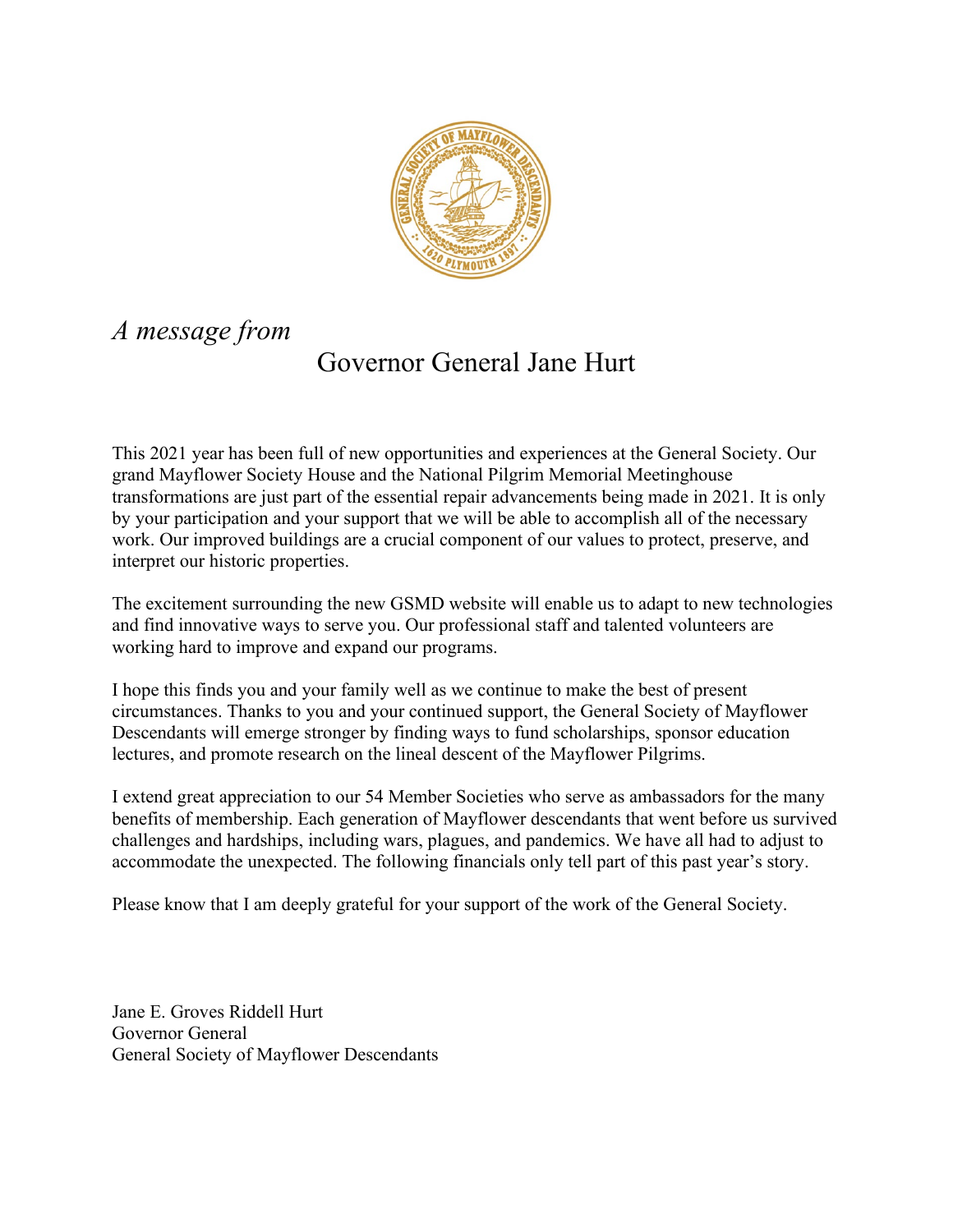

# *A message from* Treasurer General Bart Henson

I am pleased to report that the GSMD was again granted an unqualified opinion (good!) from our auditors, G.T. Reilly & Company, of Milton, MA.

In the interest of full disclosure and transparency, attached is a complete copy of the Audited Consolidated Financials for the reporting period of July 1, 2020, to June 30, 2021, including the footnotes to the statements.

As you know, the year was a challenging one for your Society as we navigated through not only many months of Covid-19 restrictions and the cancellation of many planned 2020 events, but also the implementation of the new dues and application fee structure agreed to at the September 2020 General Board of Assistants meeting.

Compared with the previous reporting year ending June 30, 2020, our Operating Support and Revenue grew by \$591,559 or a 29% increase as powered by the increased assessments and fees. For the same period, Total Operating Expenses grew by \$96,912 or about a 5% increase. This produced an Operating Surplus increase of \$494,647. Your Executive Committee earmarked much of this surplus to much-needed major repairs on the Mayflower Society House which are currently underway.

The investments in our endowment funds managed by Brown Brothers Harriman of Boston did very well in the recovery from the stock market crash in March of 2020 producing gains from June 2020 of well over \$2.4M. When this is combined with major gifts to the National Pilgrim Memorial Meetinghouse, forgiveness of a \$188,652 PPP Loan, a large bequest, and the Operating Surplus, our Net Assets grew by over \$4.4M. This increase in Assets will put us in a significantly stronger financial position for the future.

These above results were produced while Elizabeth Gaudreau was Treasurer General, and I thank her for her significant contributions to our Society over many years.

Bart S. Henson Treasurer General General Society of Mayflower Descendants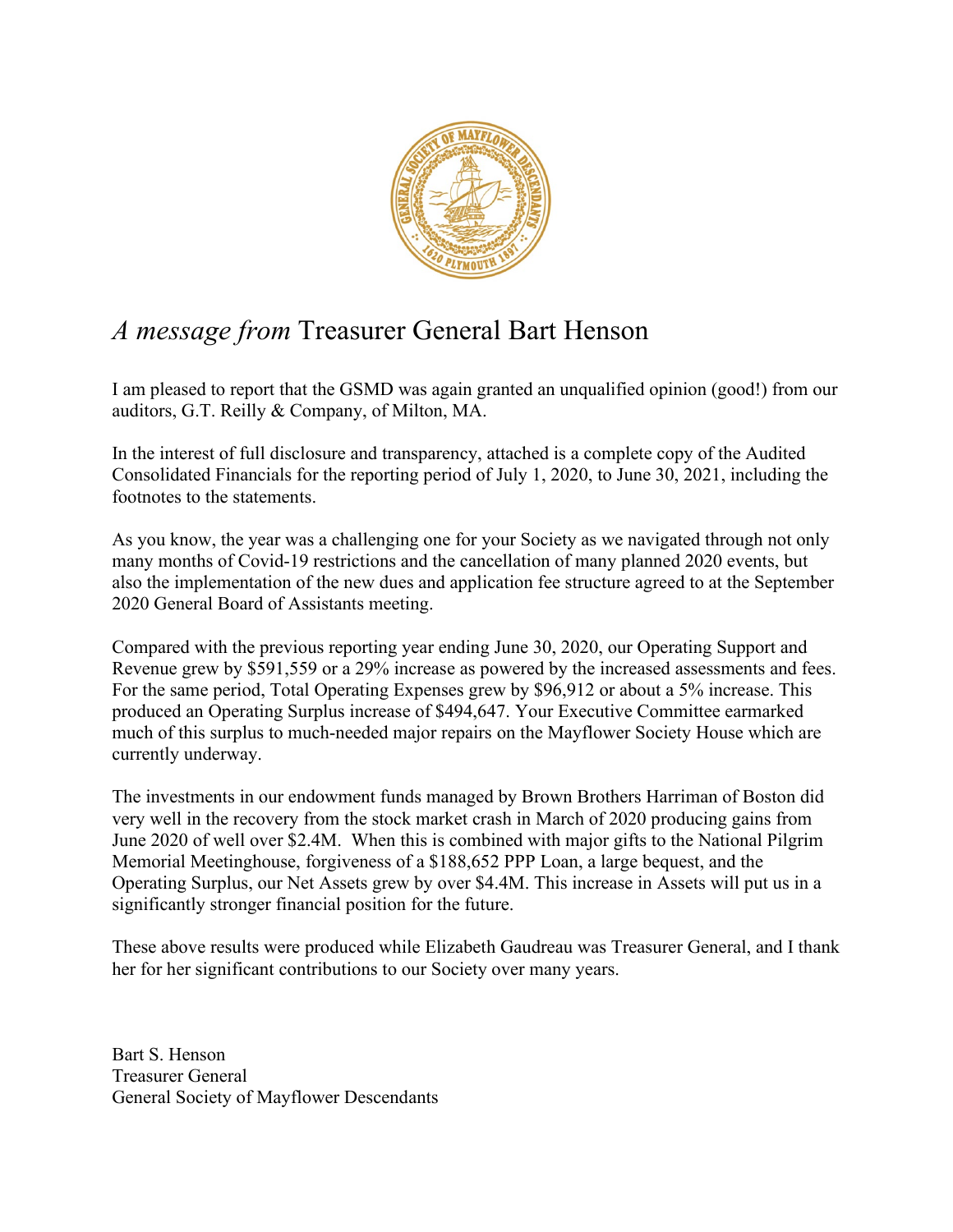

# **The General Society of Mayflower Descendants**

# **Consolidated Financial Statements**

**June 30, 2021**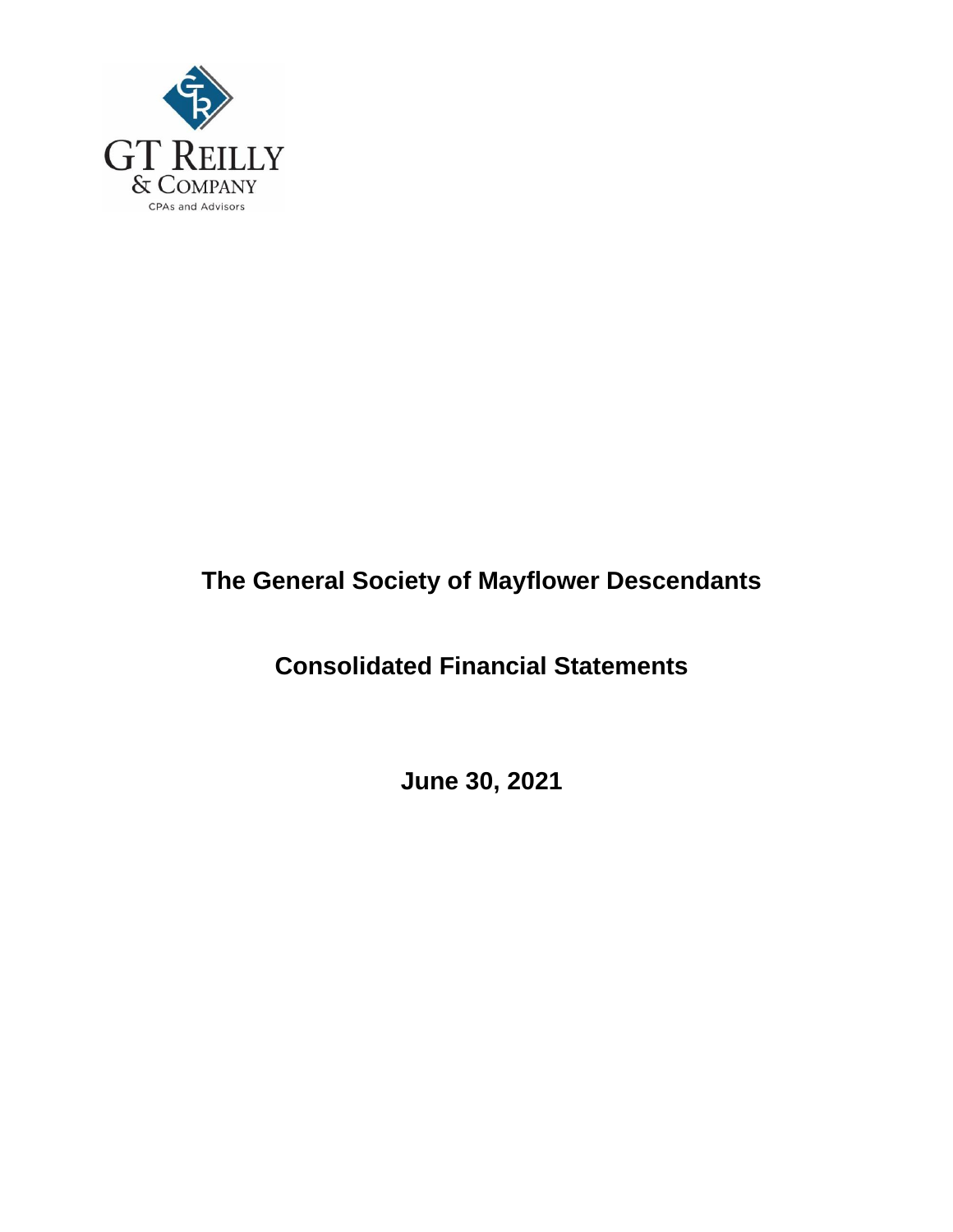**Audited Consolidated Financial Statements**

**June 30, 2021**

| INDEPENDENT AUDITORS' REPORT                                   | 2 |
|----------------------------------------------------------------|---|
| AUDITED CONSOLIDATED FINANCIAL STATEMENTS                      |   |
| CONSOLIDATED STATEMENT FINANCIAL POSITION                      | 3 |
| CONSOLIDATED STATEMENT OF ACTIVITIES AND CHANGES IN NET ASSETS | 4 |
| CONSOLIDATED STATEMENT OF CASH FLOWS                           | 5 |
| CONSOLIDATED STATEMENT OF FUNCTIONAL EXPENSES                  | 6 |
| NOTES TO CONSOLIDATED FINANCIAL STATEMENTS                     |   |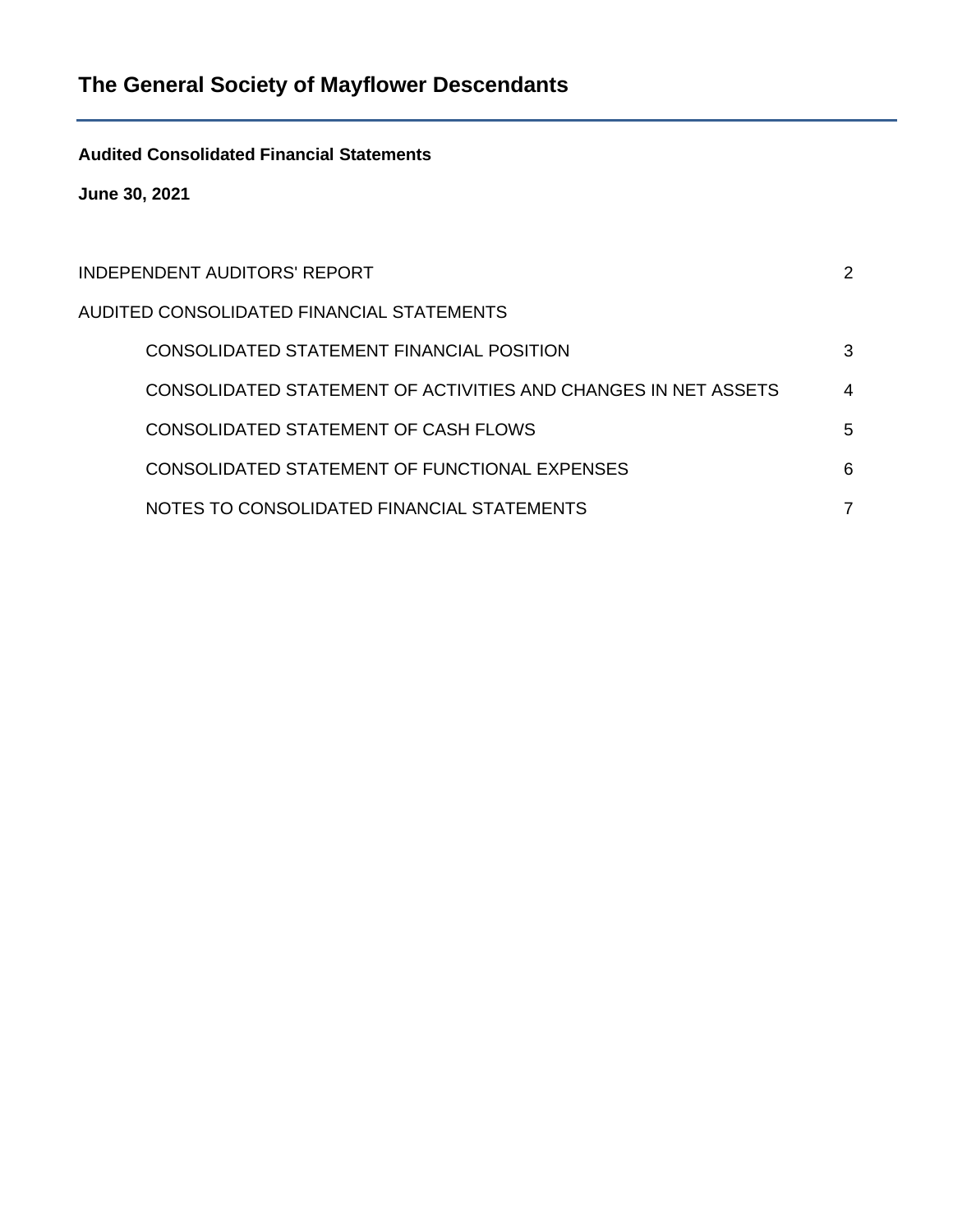

424 Adams Street, Milton, MA 02186-4358 T. 617.696.8900 / F. 617.698.1803 www.gtreilly.com

#### **Independent Auditors' Report**

Executive Committee The General Society of Mayflower Descendants

We have audited the accompanying consolidated financial statements of The General Society of Mayflower Descendants, the Mayflower Society House Endowment Fund, and the National Pilgrim Memorial Meetinghouse Charitable Trust, (collectively the "Society"), which comprise the consolidated statement of financial position as of June 30, 2021, and the related consolidated statements of activities and changes in net assets, functional expenses, and cash flows for the year then ended, and the related notes to the financial statements.

#### *Management's Responsibility for the Financial Statements*

Management is responsible for the preparation and fair presentation of these consolidated financial statements in accordance with accounting principles generally accepted in the United States of America; this includes the design, implementation, and maintenance of internal control relevant to the preparation and fair presentation of financial statements that are free from material misstatement, whether due to fraud or error.

#### *Auditors' Responsibility*

Our responsibility is to express an opinion on these consolidated financial statements based on our audit. We conducted our audit in accordance with auditing standards generally accepted in the United States of America. Those standards require that we plan and perform the audit to obtain reasonable assurance about whether the consolidated financial statements are free of material misstatement.

An audit involves performing procedures to obtain audit evidence about the amounts and disclosures in the financial statements. The procedures selected depend on the auditors' judgment, including the assessment of the risk of material misstatement of the financial statements, whether due to fraud or error. In making those risk assessments, the auditors consider internal control relevant to the entity's preparation and fair presentation of the financial statements in order to design audit procedures that are appropriate in the circumstances, but not for the purpose of expressing an opinion on the effectiveness of the entity's internal control. Accordingly, we express no such opinion. An audit also includes evaluating the appropriateness of accounting policies used and the reasonableness of significant accounting estimates made by management, as well as evaluating the overall presentation of the financial statements.

We believe that the audit evidence we have obtained is sufficient and appropriate to provide a basis for our audit opinion.

#### *Opinion*

In our opinion, the financial statements referred to above present fairly, in all material respects, the consolidated financial position of the Society at June 30, 2021, and the consolidated changes in its net assets and cash flows for the year then ended, in conformity with accounting principles generally accepted in the United States of America.

#### *Report on Summarized Comparative Information*

In our opinion, the summarized comparative information presented herein as of and for the year ended June 30, 2020, is consistent, in all material respects, with the audited financial statements from which it has been derived.

A. T. Roilly & Company

G.T. Reilly & Company

Milton, Massachusetts August 27, 2021

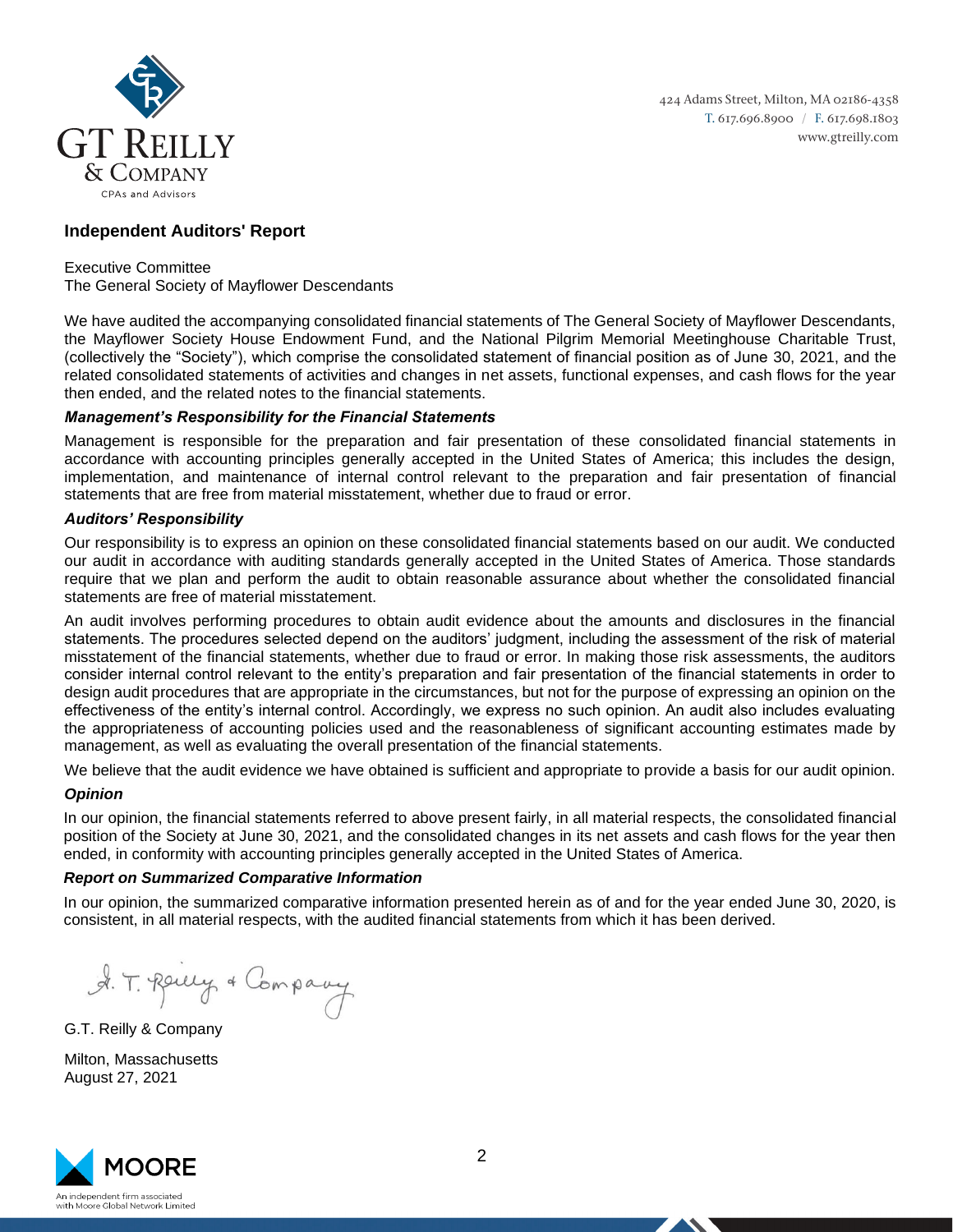#### **The General Society of Mayflower Descendants Consolidated Statement of Financial Position at June 30, 2021 (With Comparative Totals at June 30, 2020)**

|                                                                                                                                                                                                   | 2021 |                                        | 2020 |                                        |
|---------------------------------------------------------------------------------------------------------------------------------------------------------------------------------------------------|------|----------------------------------------|------|----------------------------------------|
| <b>ASSETS</b>                                                                                                                                                                                     |      |                                        |      |                                        |
| <b>Current Assets</b>                                                                                                                                                                             |      |                                        |      |                                        |
| Cash and cash equivalents                                                                                                                                                                         | \$   | 1,385,707                              | \$   | 490,622                                |
| Restricted cash                                                                                                                                                                                   |      | 1,582,818                              |      | 724,171                                |
| Bequest receivable                                                                                                                                                                                |      | 500,000                                |      |                                        |
| Grant and other receivables                                                                                                                                                                       |      | 78,332                                 |      | 15,375                                 |
| Inventory                                                                                                                                                                                         |      | 189,398                                |      | 197,823                                |
| Investments - current                                                                                                                                                                             |      | 4,582,897                              |      | 3,789,496                              |
| <b>Total Current Assets</b>                                                                                                                                                                       |      | 8,319,152                              |      | 5,217,487                              |
| Non-Current Assets                                                                                                                                                                                |      |                                        |      |                                        |
| Investments - non-current                                                                                                                                                                         |      | 8,421,632                              |      | 6,879,048                              |
| Beneficial interest in charitable trust                                                                                                                                                           |      | 77,494                                 |      | 65,439                                 |
| Other assets                                                                                                                                                                                      |      | 56,317                                 |      | 66,422                                 |
| Property and equipment, net                                                                                                                                                                       |      | 122,699                                |      | 140,737                                |
| <b>Total Non-Current Assets</b>                                                                                                                                                                   |      | 8,678,142                              |      | 7,151,646                              |
| <b>Total Assets</b>                                                                                                                                                                               | \$   | 16,997,294                             | \$   | 12,369,133                             |
| <b>LIABILITIES AND NET ASSETS</b><br><b>CURRENT LIABILITIES:</b><br>Accounts payable<br>Accrued expenses<br>Loan Payable-Paycheck Protection Program<br>Deferred revenue<br>Deferred meeting fees | \$   | 235,429<br>146,214<br>45,041<br>71,213 | \$   | 38,712<br>118,475<br>188,652<br>12,425 |
| <b>Total Liabilities</b>                                                                                                                                                                          |      | 497,897                                |      | 358,264                                |
| <b>NET ASSETS:</b>                                                                                                                                                                                |      |                                        |      |                                        |
| Without donor restriction                                                                                                                                                                         |      | 5,958,087                              |      | 4,514,258                              |
| With donor restriction                                                                                                                                                                            |      | 10,541,310                             |      | 7,496,611                              |
| <b>Total Net Assets</b>                                                                                                                                                                           |      | 16,499,397                             |      | 12,010,869                             |
| <b>Total Liabilities and Net Assets</b>                                                                                                                                                           | \$   | 16,997,294                             | \$   | 12,369,133                             |
| 3<br>See accompanying notes to the financial statements                                                                                                                                           |      |                                        |      |                                        |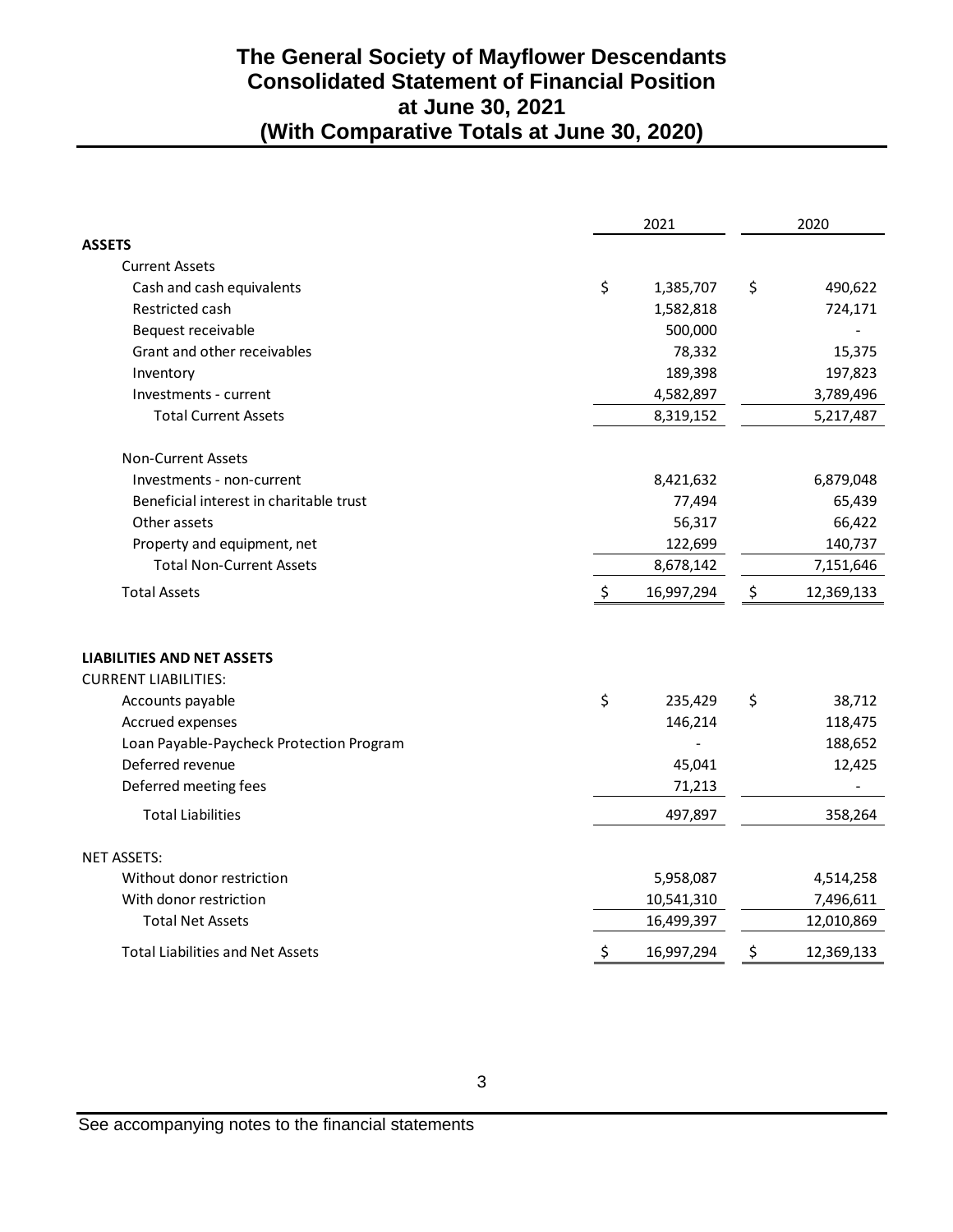#### **The General Society of Mayflower Descendants Consolidated Statement of Activities For the year ended June 30, 2021 (With Comparative Totals for 2020)**

|                                                     |                 | 2021         |                  | 2020                     |
|-----------------------------------------------------|-----------------|--------------|------------------|--------------------------|
|                                                     | Without Donor   | With Donor   |                  |                          |
|                                                     | Restriction     | Restriction  | Total            | Total                    |
| <b>OPERATING SUPPORT AND REVENUE:</b>               |                 |              |                  |                          |
| Membership assessments and fees                     | \$<br>1,293,997 | \$           | \$<br>1,293,997  | \$<br>750,473            |
| Contributions                                       | 326,271         | 42,892       | 369,163          | 437,293                  |
| <b>Sales</b><br>738,729                             |                 |              |                  |                          |
| Less: cost of sales<br>(209, 991)                   | 528,738         |              | 528,738          | 414,571                  |
| Investment return designated for                    |                 |              |                  |                          |
| current operations                                  | 140,732         | 260,872      | 401,604          | 386,625                  |
| Society House revenue                               | 680             |              | 680              | 13,752                   |
| Other                                               | 9,121           |              | 9,121            | 9,030                    |
| Net assets released from restriction                | 266,782         | (266, 782)   |                  |                          |
| <b>Total Operating Support and Revenue</b>          | 2,566,321       | 36,982       | 2,603,303        | 2,011,744                |
| <b>OPERATING EXPENSES:</b>                          |                 |              |                  |                          |
| Program Services:                                   |                 |              |                  |                          |
| Genealogy validation                                | 653,557         |              | 653,557          | 654,561                  |
| Genealogical research and publications              | 303,666         |              | 303,666          | 257,653                  |
| Society House operations                            | 310,320         |              | 310,320          | 261,822                  |
| Member services                                     | 399,293         |              | 399,293          | 385,562                  |
| <b>Total Program Services</b>                       | 1,666,836       |              | 1,666,836        | 1,559,598                |
| <b>Supporting Services:</b>                         |                 |              |                  |                          |
| Management and general                              | 334,534         |              | 334,534          | 337,996                  |
| Fund raising                                        | 77,037          |              | 77,037           | 83,901                   |
| <b>Total Supporting Services</b>                    | 411,571         |              | 411,571          | 421,897                  |
| <b>Total Operating Expenses</b>                     | 2,078,407       |              | 2,078,407        | 1,981,495                |
| CHANGE IN NET ASSETS FROM OPERATIONS                | 487,914         | 36,982       | 524,896          | 30,249                   |
| OTHER NON-OPERATING CHANGES:                        |                 |              |                  |                          |
| Investment return in excess of                      |                 |              |                  |                          |
| amounts designated for current operations           | 803,473         | 1,456,841    | 2,260,314        | (31, 638)                |
| PPP Loan Forgiveness                                | 188,652         |              | 188,652          |                          |
| National Pilgrim Memorial Meetinghouse              |                 |              |                  |                          |
| Contributions                                       |                 | 1,672,675    | 1,672,675        | 188,571                  |
| Grant revenue                                       |                 | 9,240        | 9,240            | 2,238,212                |
| Grant expenses                                      | (4,502)         |              | (4,502)          | (2,356,498)              |
| Restoration and operating expenses                  | (162, 747)      |              | (162, 747)       | (265, 209)               |
| Net assets released from restriction                | 131,039         | (131, 039)   | -                | $\overline{\phantom{a}}$ |
| Net Change - National Pilgrim Memorial Meetinghouse | (36, 210)       | 1,550,876    | 1,514,666        | (194, 924)               |
| CHANGE IN NET ASSETS FROM NON-OPERATING ACTIVITIES  | 955,915         | 3,007,717    | 3,963,632        | (226, 562)               |
| <b>CHANGE IN NET ASSETS</b>                         | 1,443,829       | 3,044,699    | 4,488,528        | (196, 313)               |
| NET ASSETS, BEGINNING OF YEAR                       | 4,514,258       | 7,496,611    | 12,010,869       | 12,207,182               |
| NET ASSETS, END OF YEAR                             | \$<br>5,958,087 | \$10,541,310 | \$<br>16,499,397 | \$<br>12,010,869         |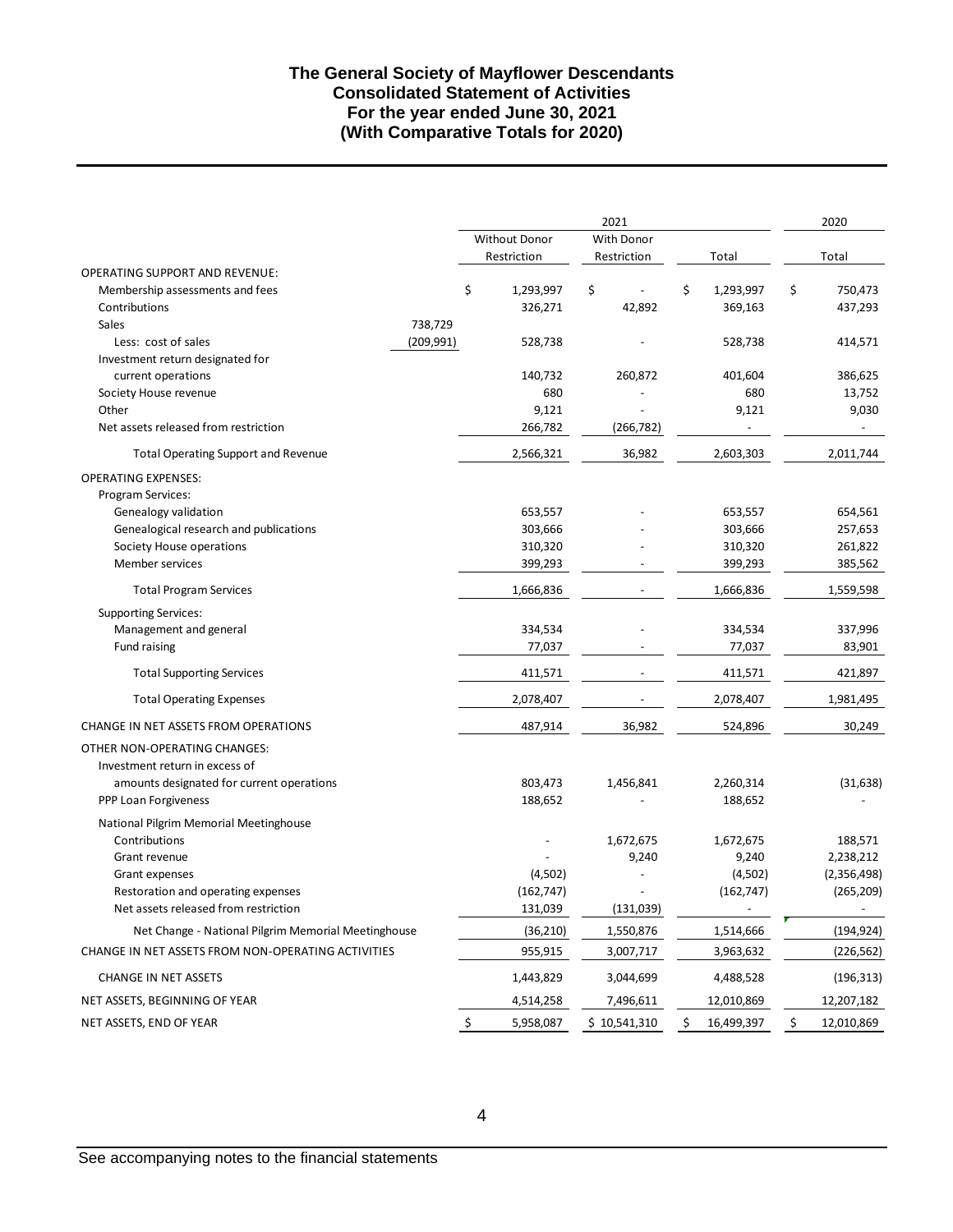#### **The General Society of Mayflower Descendants Consolidated Statement of Cash Flows For the year ended June 30, 2021 (With Comparative Totals for 2020)**

|                                                     |    | June 30, 2021 | June 30, 2020    |
|-----------------------------------------------------|----|---------------|------------------|
| CASH FLOWS FROM OPERATING ACTIVITIES:               |    |               |                  |
| Increase (decrease) in net assets                   | Ś. | 4,488,528     | \$<br>(196, 313) |
| Adjustments to reconcile increase in net assets to  |    |               |                  |
| net cash provided (used) by operating activities:   |    |               |                  |
| Depreciation expense                                |    | 18,038        | 20,583           |
| Net realized and unrealized gains on investments    |    | (2,442,446)   | (122, 797)       |
| PPP loan forgiveness                                |    | (188, 652)    |                  |
| Net investment (income) loss from charitable trust  |    | (12,055)      | 3,845            |
| Contributions restricted for endowment              |    | (26, 222)     | (118, 398)       |
| Increase in bequest receivables                     |    | (500,000)     |                  |
| (Increase) Decrease in grant and other receivables  |    | (62, 957)     | 90,233           |
| Decrease (Increase) in inventory                    |    | 8,425         | (52, 993)        |
| Decrease (Increase) in other assets                 |    | 10,105        | (41, 043)        |
| Increase (Decrease) in accounts payable             |    | 196,717       | (36, 967)        |
| Increase in accrued expenses                        |    | 27,739        | 44,405           |
| Increase (Decrease) in deferred meeting fees        |    | 103,829       | (34, 696)        |
| NET CASH PROVIDED BY (USED IN) OPERATING ACTIVITIES |    | 1,621,049     | (444, 141)       |
| CASH FLOWS FROM INVESTING ACTIVITIES:               |    |               |                  |
| Proceeds (purchases) of investments, net            |    | 106,461       | 197,244          |
| Disposal of property and equipment                  |    |               | 17,822           |
| NET CASH PROVIDED BY INVESTING ACTIVITIES           |    | 106,461       | 215,066          |
| CASH FLOWS FROM FINANCING ACTIVITIES:               |    |               |                  |
| Contributions restricted for endowment              |    | 26,222        | 118,398          |
| PPP Loan                                            |    |               | 188,652          |
| NET CASH PROVIDED BY FINANCING ACTIVITIES           |    | 26,222        | 307,050          |
| NET INCREASE IN CASH AND CASH EQUIVALENTS           |    | 1,753,732     | 77,975           |
| CASH AND RESTRICTED CASH, BEGINNING OF YEAR         |    | 1,214,793     | 1,136,818        |
| CASH AND RESTRICTED CASH, END OF YEAR               | \$ | 2,968,525     | \$<br>1,214,793  |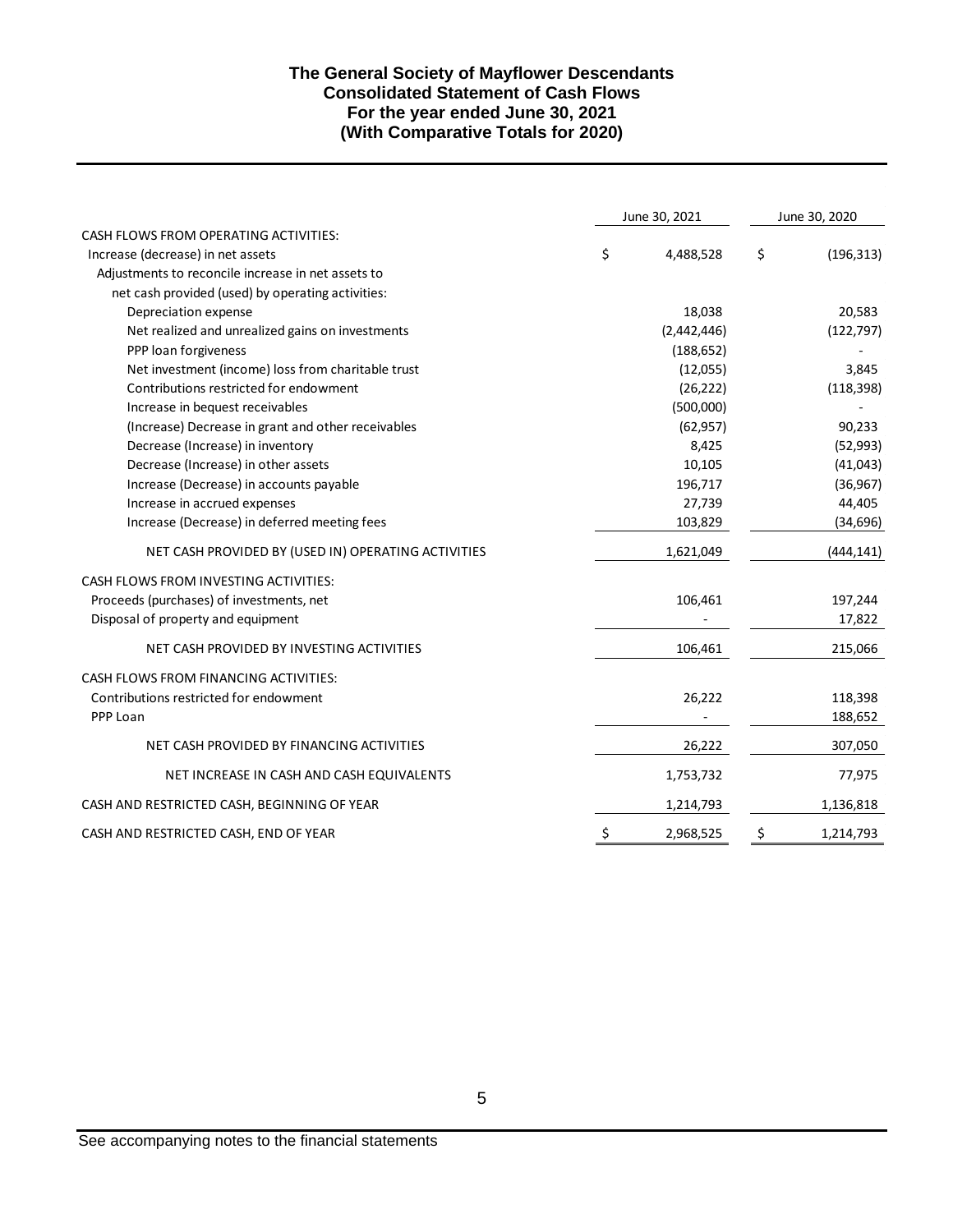#### **The General Society of Mayflower Descendants Consolidated Statement of Functional Expenses For the year ended June 30, 2021 (With Comparative Totals for 2020)**

|                                   |                                |                          |                          | Program Services         |                              |                          | <b>Supporting Services</b> |                          |                          | <b>Total Expenses</b>    |    |                             |                        |
|-----------------------------------|--------------------------------|--------------------------|--------------------------|--------------------------|------------------------------|--------------------------|----------------------------|--------------------------|--------------------------|--------------------------|----|-----------------------------|------------------------|
|                                   |                                |                          | Genealogical             | Society                  |                              | Total                    |                            |                          |                          | Total                    |    |                             | 2020                   |
|                                   |                                | Genealogy                | Research and             | House                    | Member                       | Program                  |                            | Management               |                          | Supporting               |    |                             | (Comparative           |
|                                   |                                | Validation               | Publications             | Operations               | Services                     | Services                 |                            | and General              | Fundraising              | Services                 |    | 2021                        | Totals)                |
|                                   |                                |                          |                          |                          |                              |                          |                            |                          |                          |                          |    |                             |                        |
| Wages                             |                                | \$<br>544,388 \$         | $65,319$ \$              | 50 <sub>5</sub>          | 77,090 \$                    | 686,847                  | Ŝ.                         | 223,012 \$               | $22,161$ \$              | 245,173                  | \$ | 932,020 \$                  | 930,923                |
| Payroll taxes and fringe benefits |                                | 50,065                   | 6,163                    |                          | 7,745                        | 63,973                   |                            | 19,415                   | 2,163                    | 21,578                   |    | 85,551                      | 111,174                |
| Contract services                 |                                | 4,316                    | 144,128                  |                          | $\qquad \qquad \blacksquare$ | 148,444                  |                            |                          | 39,988                   | 39,988                   |    | 188,432                     | 157,335                |
| Mayflower Quarterly printing      |                                |                          | $\sim$                   | $\sim$                   | 134,364                      | 134,364                  |                            | ÷,                       | $\sim$                   | $\overline{a}$           |    | 134,364                     | 127,872                |
| Supplies and services             |                                | 25,191                   | 19,046                   | 22,855                   | 23,550                       | 90,642                   |                            | 12,484                   | 1,356                    | 13,840                   |    | 104,482                     | 94,565                 |
| Dues & subscriptions              |                                | 2,154                    | ٠                        |                          | 129                          | 2,283                    |                            | 148                      | $\overline{\phantom{a}}$ | 148                      |    | 2,431                       | 2,290                  |
| Board meetings                    |                                | $\overline{\phantom{a}}$ |                          |                          |                              | $\overline{\phantom{a}}$ |                            | 16,152                   |                          | 16,152                   |    | 16,152                      | 23,942                 |
| Interest                          |                                | $\overline{\phantom{a}}$ | $\overline{a}$           |                          |                              | $\overline{\phantom{a}}$ |                            | 1,231                    |                          | 1,231                    |    | 1,231                       | 2,594                  |
| Insurance                         |                                | 4,976                    | 1,763                    | 17,121                   | $\overline{a}$               | 23,860                   |                            | 6,108                    |                          | 6,108                    |    | 29,968                      | 33,702                 |
| Legal fees                        |                                | $\sim$                   | $\sim$                   | $\sim$                   | $\overline{\phantom{a}}$     | $\overline{\phantom{a}}$ |                            | 18,193                   | $\overline{\phantom{a}}$ | 18,193                   |    | 18,193                      | 11,597                 |
| Accounting                        |                                | $\overline{\phantom{a}}$ | ٠                        | $\overline{\phantom{a}}$ | ٠                            | $\overline{\phantom{a}}$ |                            | 13,445                   |                          | 13,445                   |    | 13,445                      | 12,103                 |
| Depreciation                      |                                | 3,894                    | $\overline{\phantom{a}}$ | 14,144                   | $\overline{\phantom{a}}$     | 18,038                   |                            | $\overline{\phantom{a}}$ |                          | $\overline{\phantom{a}}$ |    | 18,038                      | 20,583                 |
| Utilities                         |                                | 6,224                    | 3,265                    | 13,133                   | $\overline{\phantom{a}}$     | 22,622                   |                            | 3,265                    |                          | 3,265                    |    | 25,887                      | 26,488                 |
| Travel                            |                                | 174                      | $\overline{\phantom{a}}$ | $\sim$                   | 11,789                       | 11,963                   |                            | 2,881                    | $\overline{\phantom{a}}$ | 2,881                    |    | 14,844                      | 16,941                 |
| Website management and technology |                                | $\sim$                   | $\overline{\phantom{a}}$ | $\overline{\phantom{a}}$ | 114,253                      | 114,253                  |                            | $\blacksquare$           |                          | $\overline{\phantom{a}}$ |    | 114,253                     | 52,952                 |
| Postage and shipping              |                                | 1,470                    | 46,356                   |                          | $\overline{\phantom{a}}$     | 47,826                   |                            | 624                      | 7,826                    | 8,450                    |    | 56,276                      | 44,302                 |
| Miscellaneous                     |                                | $\sim$                   | 17,626                   | $\overline{\phantom{a}}$ | $\overline{a}$               | 17,626                   |                            | 11,833                   | $\overline{\phantom{a}}$ | 11,833                   |    | 29,459                      | 25,267                 |
| Repairs and maintenance           |                                | 3,163                    | $\sim$                   | 235,006                  | $\overline{a}$               | 238,169                  |                            | 2,143                    |                          | 2,143                    |    | 240,312                     | 159,085                |
| Telephone                         |                                | 7,447                    | $\overline{\phantom{a}}$ | 2,536                    | $\overline{\phantom{a}}$     | 9,983                    |                            | $\overline{a}$           |                          | $\overline{\phantom{a}}$ |    | 9,983                       | 9,817                  |
| Officer stipend                   |                                |                          | ٠                        | $\overline{\phantom{a}}$ | 1,800                        | 1,800                    |                            | 3,600                    |                          | 3,600                    |    | 5,400                       | 5,400                  |
| Scholarship awards                |                                |                          |                          |                          | 18,000                       | 18,000                   |                            |                          |                          | $\overline{\phantom{a}}$ |    | 18,000                      | 15,000                 |
| Furniture and equipment           |                                |                          |                          |                          | $\overline{a}$               | $\sim$                   |                            |                          |                          |                          |    | $\mathcal{L}_{\mathcal{A}}$ | 425                    |
| Library acquisitions              |                                | 95                       |                          |                          | $\overline{a}$               | 95                       |                            |                          |                          |                          |    | 95                          | 1,092                  |
| Loss on disposal of fixed assets  |                                |                          |                          |                          | $\overline{\phantom{a}}$     |                          |                            |                          |                          | $\overline{\phantom{a}}$ |    | $\overline{\phantom{a}}$    | 17,822                 |
| Advertising                       |                                |                          |                          |                          | 260                          | 260                      |                            |                          |                          | $\overline{\phantom{a}}$ |    | 260                         | 635                    |
| 1620 Society costs                |                                |                          |                          |                          | $\overline{a}$               | $\overline{\phantom{a}}$ |                            |                          | 3,543                    | 3,543                    |    | 3,543                       | 9,889                  |
| Mayflower 2020 commemoration      |                                |                          |                          |                          | 9,878                        | 9,878                    |                            |                          |                          | $\overline{\phantom{a}}$ |    | 9,878                       | 62,172                 |
| DNA project costs                 |                                |                          |                          |                          | ٠                            |                          |                            |                          |                          |                          |    | $\overline{\phantom{a}}$    | 945                    |
| Women of the Mayflower            |                                |                          |                          |                          |                              |                          |                            |                          |                          |                          |    | $\overline{\phantom{a}}$    | 3,697                  |
| House beautification project      |                                |                          |                          | 5,475                    | $\overline{a}$               | 5,475                    |                            |                          |                          |                          |    | 5,475                       | 850                    |
| Haywood gallery expenses          |                                |                          |                          | $\overline{a}$           | 435                          | 435                      |                            |                          |                          |                          |    | 435                         | $\sim$                 |
| Member events                     |                                |                          | $\overline{a}$           |                          | $\frac{1}{2}$                | $\overline{\phantom{a}}$ |                            |                          |                          |                          |    | $\overline{\phantom{a}}$    | 36                     |
| Book printing & merchandise costs |                                |                          | 209,991                  |                          | $\frac{1}{2}$                | 209,991                  |                            |                          |                          | $\overline{\phantom{a}}$ |    | 209,991                     | 159,855                |
| <b>Total Operating Expenses</b>   |                                | 653,557                  | 513,657                  | 310,320                  | 399,293                      | 1,876,827                |                            | 334,534                  | 77,037                   | 411,571                  |    | 2,288,398                   | 2,141,350              |
|                                   | Less expenses included with    |                          |                          |                          |                              |                          |                            |                          |                          |                          |    |                             |                        |
|                                   | support and revenue on the     |                          |                          |                          |                              |                          |                            |                          |                          |                          |    |                             |                        |
|                                   | <b>Statement of Activities</b> | $\sim$                   | (209, 991)               |                          |                              | (209, 991)               |                            |                          |                          |                          |    | (209, 991)                  | (159, 855)             |
|                                   |                                |                          |                          |                          |                              |                          |                            |                          |                          |                          |    |                             |                        |
|                                   | Total expenses included        |                          |                          |                          |                              |                          |                            |                          |                          |                          |    |                             |                        |
|                                   | in the expenses on the         |                          |                          |                          |                              |                          |                            |                          |                          |                          |    |                             |                        |
|                                   | Statement of Activities \$     | 653,557 \$               | $303,666$ \$             | $310,320$ \$             | $399,293$ \$                 | 1,666,836                | S                          | 334,534 \$               | 77,037 \$                | 411,571                  | \$ |                             | 2,078,407 \$ 1,981,495 |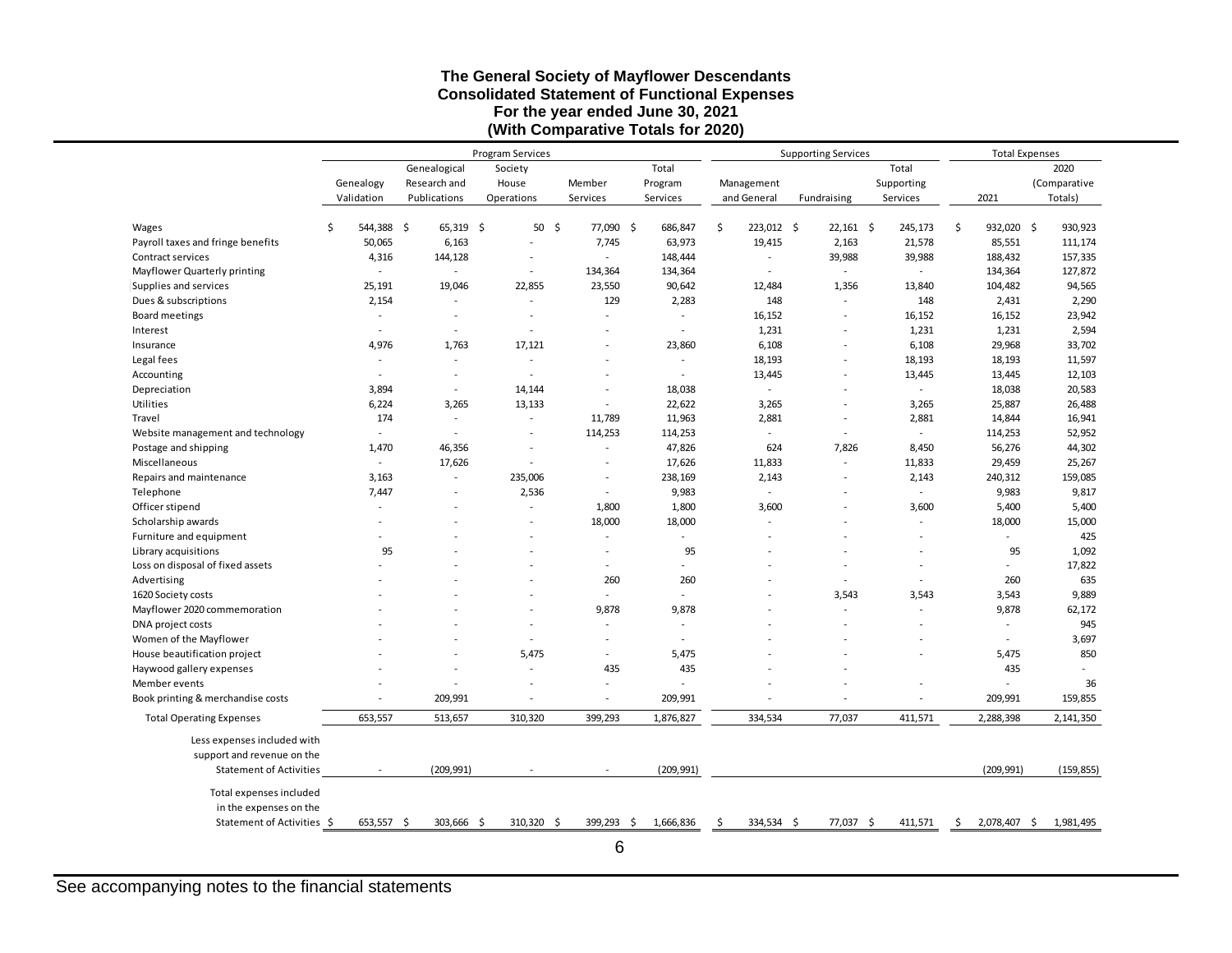#### **Notes to Consolidated Financial Statements**

**June 30, 2021**

#### **Note 1 – Nature of Organization**

The General Society of Mayflower Descendants (the Society) is a not-for-profit organization (corporation) that: operates the Mayflower House in Plymouth, MA, as a museum for the education and benefit of the public; maintains a library for the use of members and the public; researches, prints, and publishes genealogical materials relating to the Pilgrims and their descendants; and produces the *Mayflower Quarterly*, a publication for official communications, state Society news, and historical and genealogical information. The Society's primary sources of support are from member assessments, contributions, and sales of Society publications.

The Mayflower Society House Endowment Fund (the Endowment) is a trust that manages the investment of the Society's endowment funds under the direction of trustees appointed by the Governor General of the Society.

The National Memorial Meetinghouse Charitable Trust (the Trust) was formed on December 23, 2017, as part of a joint venture with First Parish in Plymouth to restore and preserve the Meetinghouse which was previously used by the Parish. The Meetinghouse has special significance to Society members as their Pilgrim ancestors worshipped in the first Meetinghouse on this site, built in 1621. First Parish has deeded the Meetinghouse to the Trust and the Trust completed a restoration and preservation project in fiscal 2020 and plans to use the building to support its educational mission. The Society serves as the sole trustee of the Trust and the Trust is managed under the direction of trustee representatives appointed by the Governor General of the Society.

Both the Endowment and the Trust are organized separately from the Society, although collectively they are referred to as the "Society".

The Society collectively runs the following programs:

Genealogy validation – Genealogy validation includes the work of the Society Historian General's office in researching and validating proposed member applications, as well as library-related services.

Genealogical research and publications – Genealogical research and publications include research and related publication costs of the Society's genealogical publications, as well as marketing and sales of Mayflower related items.

Society House operations – Society house operations include staffing and maintaining the Mayflower Society House located in Plymouth, which is open to the public.

Member services – Member services includes the costs of publishing the *Mayflower Quarterly* journal, as well as headquarter- related expenses of serving our membership.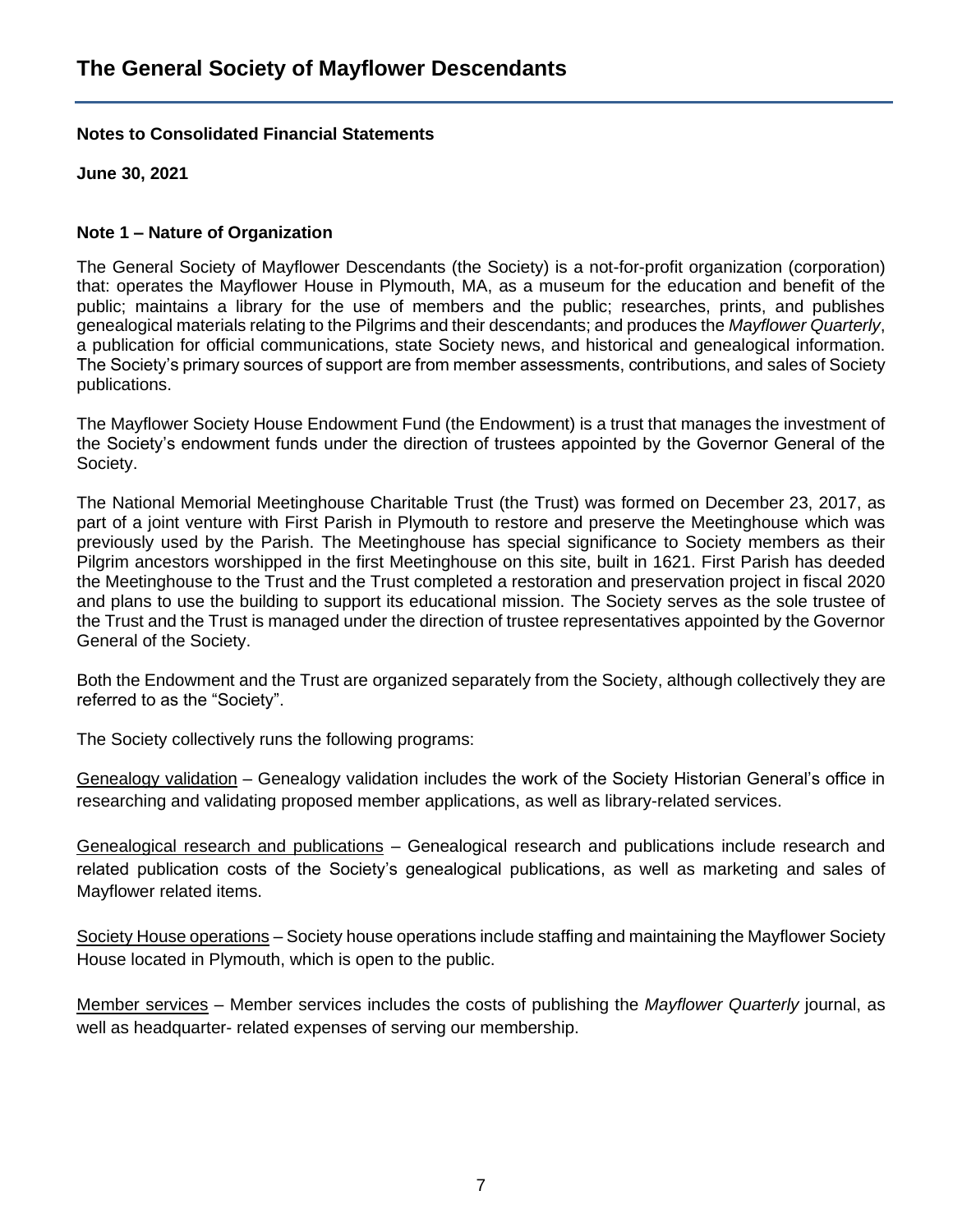#### **Note 2 – Summary of Significant Accounting Policies**

Principles of Consolidation – The accompanying consolidated financial statements include the accounts of the General Society of Mayflower Descendants (the Society), the Mayflower Society House Endowment Fund (the Endowment), and the National Memorial Meetinghouse Charitable Trust (the Trust), which are separate Massachusetts not-for-profit entities. Consolidated financial statements are presented due to the Society's controlling financial interest in the Endowment and the Trust based upon the nature of the relationships as described in Note 1, which includes the appointment of trustees for these entities under the Governor General of the Society. All significant intercompany accounts and transactions have been eliminated in the accompanying consolidated financial statements.

Basis of Financial Statement Presentation – The accompanying financial statements of the Society are prepared under the accrual method of accounting in accordance with accounting principles generally accepted in the United States of America (GAAP) as they apply to not-for-profit organizations. The Society presents in its statement of financial position and changes in net assets two classes of net assets based on the existence or absence of donor-imposed restrictions as discussed below.

Net Assets Without Donor Restrictions – These are net assets available for use in general operations and not subject to donor restrictions. At its discretion, the Board of Directors may designate net assets without restrictions for specific purposes. Net assets have been designated by the Board for specific purposes and as amounts quasi-endowed to provide a permanent source of income (see Note 8).

Net Assets With Donor Restrictions – These net assets are subject to donor-imposed restrictions. Some donor-imposed restrictions are temporary in nature, such as those that will be met with the passage of time, the occurrence of events or the use of the funds as specified by the donor. Other donor-imposed restrictions may be perpetual in nature where the donor stipulates that the funds be maintained in perpetuity, such as endowments.

Donor-restricted revenues, support and gains are recorded as "net assets with donor restrictions" when received or pledged. When a temporary donor-imposed restriction expires, either by use of the funds for the specified purpose or by the expiration of a time restriction, related amounts of "net assets with donor restrictions" are reclassified to "net assets without donor restrictions" and reported in the statement of activities as "net assets released from restrictions".

Contributions made with donor-imposed restrictions to maintain the principal in perpetuity, while allowing the use of income generated therefrom, are also classified as "net assets with donor restrictions". Income derived from the investment of these perpetual net assets is reported as an increase in "net assets without donor restrictions" or "net assets with donor restrictions" depending on the terms of the donor instrument. Unrealized gains or losses on perpetual net assets are reported as increases or decreases in "net assets with donor restrictions", unless the donor explicitly states otherwise.

See Notes 8 and 9 regarding restrictions on net assets

Contributions – The Society follows guidance under Accounting Standards Update (ASU) 2018-08, *"Clarifying the Scope and the Accounting Guidance for Contributions Received and Contributions Made".*  The ASU is intended to assist entities in evaluating whether transactions should be accounted for and reported as contributions or as exchange transactions, and in determining whether a contribution is conditional or unconditional.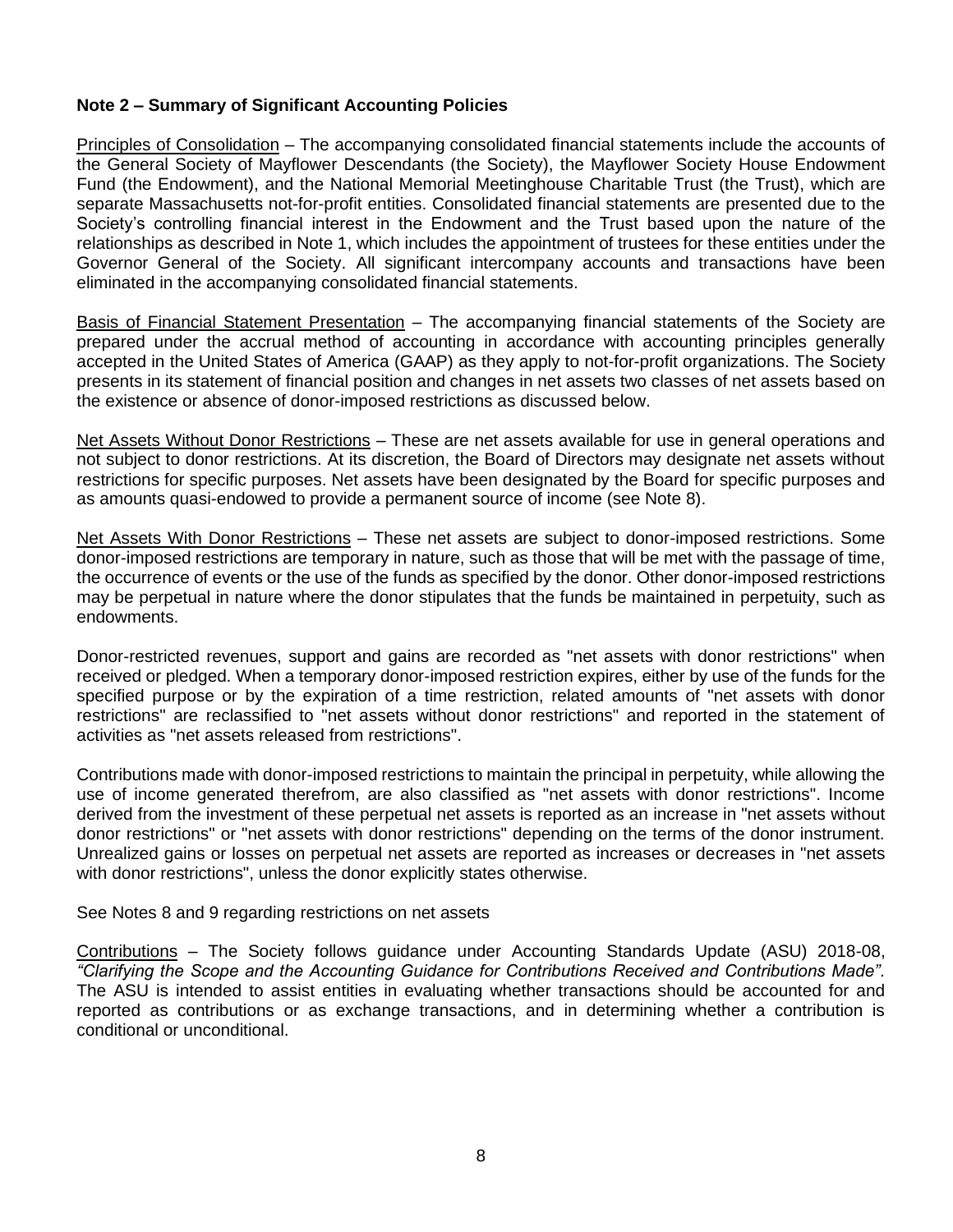#### **Note 2 – Summary of Significant Accounting Policies (Cont.)**

The ASU clarifies that a contribution represents a nonreciprocal transaction where the grantor or donor does not receive a benefit of commensurate value in return for the assets or resources provided to the recipient. In an exchange transaction, the resource provider receives some thing or benefit of commensurate value in return for the resources provided. Exchange transactions include instances where a transfer of assets represents a payment from a third-party payer on behalf of an existing exchange transaction between the recipient and an identified customer receiving the benefit. However, where the benefit or potential benefit is received by the public or segments thereof, and the resource provider (such as an individual, foundation, government agency, corporation or other entity) only receives indirect or incidental benefit that is not of commensurate value, the transaction is treated as a contribution for accounting purposes.

Distinguishing between contributions and exchange transactions determines the appropriate accounting and reporting for a transaction. Transactions determined to be contributions are reported as revenue or support with or without donor restrictions as described above.

Accounting Estimates – The preparation of financial statements in conformity with accounting principles generally accepted in the United States of America requires management to make estimates and assumptions that affect the reported amounts of assets and liabilities, and disclosure of contingent assets and liabilities at the date of the financial statements, and the reported amounts of revenue and expenses during the reporting period. Actual results could differ from those estimates.

Fair Value Measurements – The Society follows Accounting Standards Codification (ASC) Topic 820, "Fair Value Measurements and Disclosures", for assets and liabilities that are measured at fair value on a recurring basis, principally its investments. This standard defines fair value, establishes a framework for measuring fair value, and requires disclosures about fair value measurements utilizing valuation inputs that are categorized under a three-level hierarchy as follows:

Level 1: Quoted market prices for identical assets or liabilities which an entity has access to at the measurement date.

Level 2: Significant observable market inputs, such as quoted prices for similar securities and quoted prices in inactive markets.

Level 3: Significant unobservable inputs that reflect the investment advisor's determination of assumptions that market participants might reasonably use in valuing the securities.

Cash and Cash Equivalents – Cash and cash equivalents consist of checking, savings and money market accounts, and all highly-liquid debt instruments purchased with a maturity of 90 days or less, exclusive of money market funds held in investment and endowment accounts.

Statement of Cash Flows – For the purposes of presenting the statement of cash flows, the Society considers cash to be cash in banks, including restricted cash. Restricted cash represents funds that are related to the Preservation and Restoration of the National Pilgrim Memorial Meetinghouse, Scholarships, Reserves and Bequests. Under GAAP, all restricted cash is to be included in the total cash balance in the statement of cash flows.

The following table provides a reconciliation of total cash and restricted cash reported in the statements of cash flows to the amounts shown in the balance sheets:

| Cash.                  | 1,385,707   |
|------------------------|-------------|
| <b>Restricted Cash</b> | 1,582,818   |
|                        | \$2,968,525 |
|                        |             |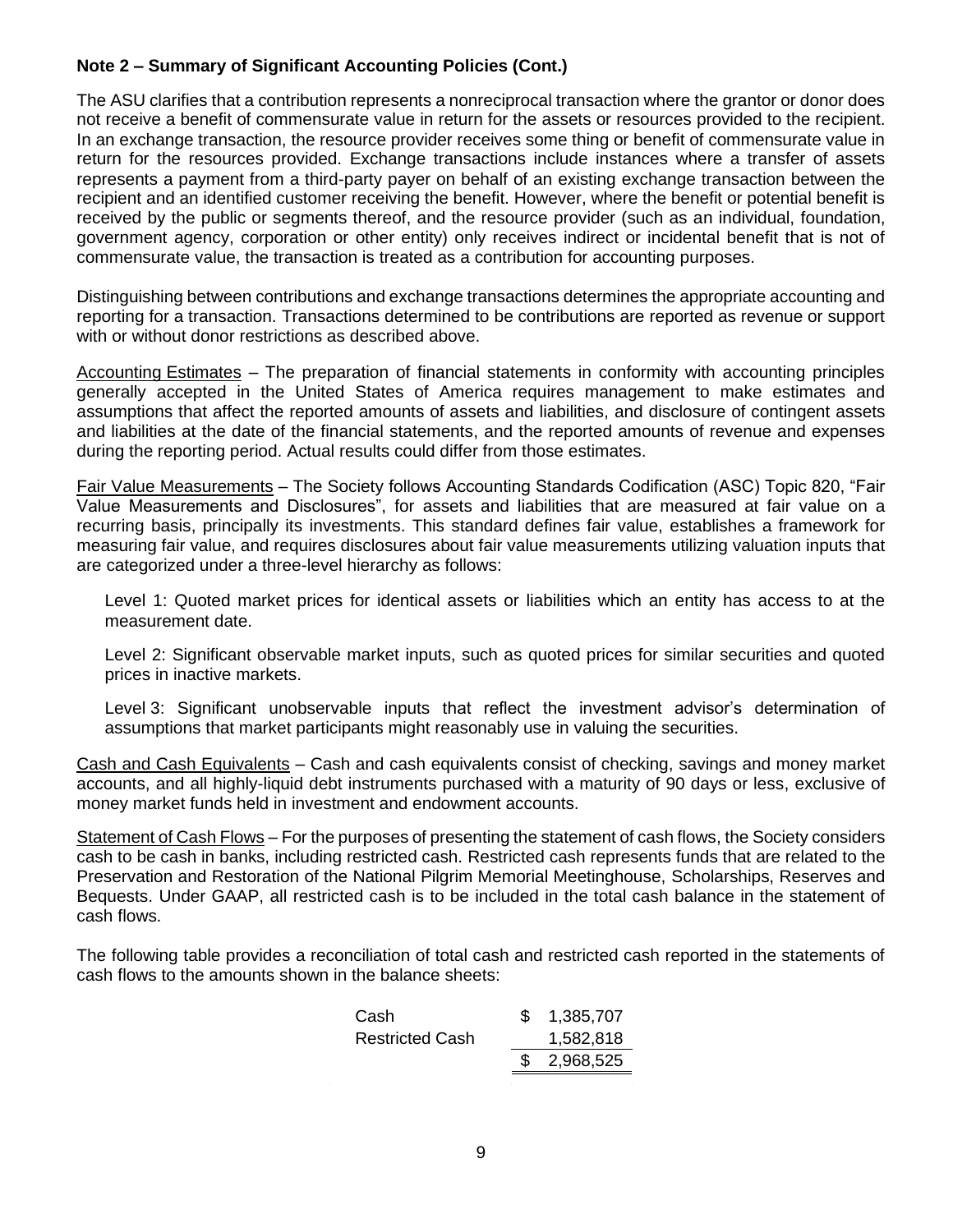#### **Note 2 – Summary of Significant Accounting Policies (Cont.)**

Accounts Receivable - When considered necessary, accounts receivable are stated net of an allowance for doubtful accounts, which would be reported on the face of the Society's consolidated statement of financial position. The allowance is established via a provision for bad debts charged to operations. On a periodic basis, management evaluates its accounts receivable, and establishes or adjusts its allowance to an amount that it believes will be adequate to absorb possible losses on accounts that may become uncollectible, based on evaluations of the collectability of individual accounts, the Society's history of prior loss experience, and on current economic conditions.

Accounts are written off and charged against the allowance when management believes that the collectability of the specific account is unlikely.

The accompanying statement of financial position does not include an allowance for doubtful accounts at June 30, 2021 as one was not considered necessary by management.

Bequest Receivable – The Society has a bequest receivable at June 30, 2021, that is, in effect, unconditional and "donor restricted". The bequest receivable is expected to be received during fiscal year 2022 and is therefore reported as a current asset. See Note 10.

Inventory – Inventory consists of publications the Society produces and sells, as well as educational material and other Mayflower related merchandise, which is carried at the lower of first-in, first-out cost or estimated net realizable value.

Investments – Investments are reported at fair value on the consolidated statement of financial position, with the corresponding realized and unrealized gains and losses included in the statement of activities and changes in net assets. Investment income on endowment assets is classified as donor-restricted until appropriated for expenditure. Investments, in general, are exposed to various risks, such as interest rate, credit, and overall market volatility. As such, it is reasonably possible that changes in the value of investments could occur in the near term, and that such changes could materially affect the amounts reported in the financial statements.

Property and Equipment – Building improvements and equipment which are not considered as part of the Society's collections are stated at cost, less accumulated depreciation. Depreciation is being provided by use of the straight-line method over ten to fifteen-year periods, which are the estimated useful lives of the related assets. Expenditures for maintenance and repairs are expensed as incurred.

Beneficial Interest in Charitable Trust – The Society is a 20% income beneficiary, along with other not-forprofit organizations, of a perpetual charitable trust which is managed by an institutional trustee. Under the terms of the trust, the Society has the irrevocable right to receive distributions of trust income in perpetuity. The trust's assets consist of equity securities and fixed income investments. The Society reports its beneficial interest in the trust as an asset at fair value in the accompanying consolidated financial statements, and as net assets with donor restrictions.

Collections – The Society acquires its collections, which include a historical house with artifacts and a recently acquired National Pilgrim Memorial Meetinghouse, by purchase using trust funds or by donation. All collections are held for public exhibition and education in furtherance of public service rather than financial gain. The Society's Collections Management policy includes guidance on the preservation, care and maintenance of the collections and procedures relating to the accession/deaccession of items within the collections.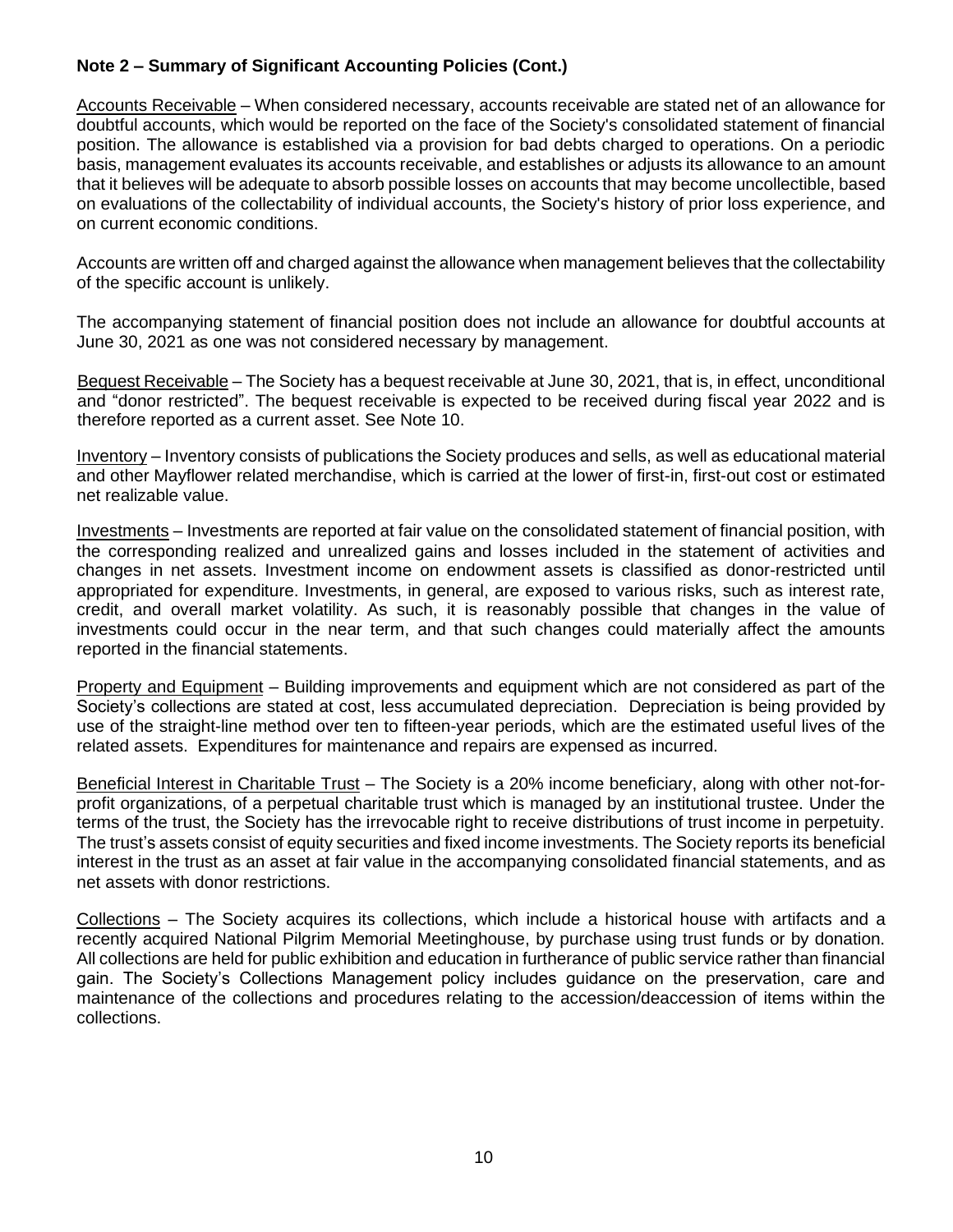#### **Note 2 – Summary of Significant Accounting Policies (Cont.)**

In accordance with the provisions of Accounting Standards Codification 958, *"Accounting for Contributions Received and Contributions Made"*, the Society's policy is not to capitalize its collections; therefore, no value is assigned to the collections on the consolidated statement of financial position. Purchases of collection items are recorded as expense in the year in which the items are acquired. Contributed collection items are not reflected in the consolidated financial statements. Proceeds from deaccessioning or insurance recoveries from lost or destroyed collection items are reflected as increases in the appropriate net assets class.

Items that are acquired with the intent at the time of acquisition not to add them to the collection but rather to sell, exchange, or otherwise use for financial gain are not considered collection items, and are recorded at their acquisition cost or fair market value at date of acquisition if contributed as other assets in the statement of financial position.

Revenue Recognition – The Society recognizes revenue in accordance with FASB Accounting Standards Update (ASU) 2014-09, "Revenue from Contracts with Customers". The standard is based on the principle that an entity should recognize revenue to depict the transfer of promised goods or services to customers in an amount that reflects the consideration to which the entity expects to be entitled in exchange for those goods or services.

Note 3 discusses the revenue recognition for the Society's individual revenue streams, and it includes a disaggregation of revenues from contracts with customers and other revenue information.

Donated Services – Many volunteers donate time to the Society's program services. However, services that have been donated to the Society are not reflected in the accompanying consolidated financial statements as the criteria for recognition under GAAP have not been met.

Expenses by Nature and Function – The consolidated statement of activities and changes in net assets reports a summary of the Society's expenses by function, either program or supporting functions. The consolidated statement of functional expenses presents the natural classification of expenses by their function. Certain expenses are charged directly to the programs to which they relate or to supporting functions. Other expenses require allocation to programs or supporting functions, which is made on a reasonable basis that is consistently applied. The expenses that are generally allocated include salaries and wages and payroll taxes, which are allocated on the basis of estimated efforts.

Compensated Absences – Employees are entitled to paid vacation and paid sick days depending on the number of hours worked and length of service. The Society has accrued a liability for these compensated absences in the amount of \$46,005 at June 30, 2021.

Research – Expenses for genealogical research are charged to expense as incurred. The total amount of research expenses incurred during the year ended June 30, 2021 was \$144,128.

Income Tax Status – The General Society of Mayflower Descendants, Mayflower Society House Endowment and National Memorial Meetinghouse Charitable Trust are not-for-profit organization's exempt from federal income taxes under Section 501(c)(3) of the U.S. Internal Revenue Code.

Prior Year Summarized Information – The financial statements contain certain prior year comparative information in total, but not by net asset class. Such information does not include sufficient detail to constitute a presentation in conformity with generally accepted accounting principles. Accordingly, such information should be read in conjunction with the entity's financial statements for the year ended June 30, 2020, from which the summarized information was derived.

Evaluation of Subsequent Events – Management evaluates subsequent events involving the Society for potential recognition or disclosure in the accompanying financial statements. Subsequent events are events or transactions that occurred after June 30, 2021 through August 27, 2021, the date these consolidated financial statements were available to be issued.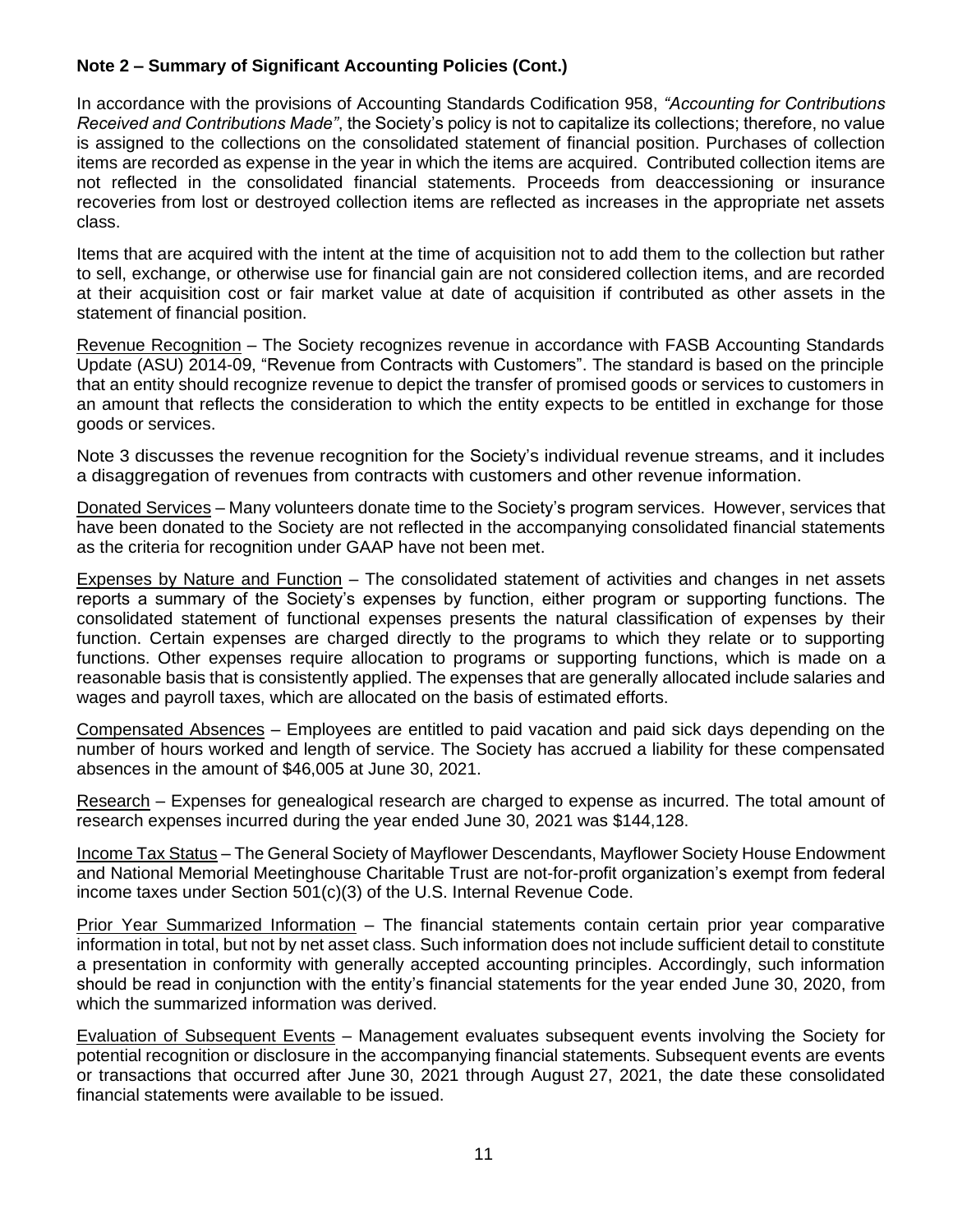#### **Note 3 – Revenues**

The following is a summary of the Society's sources of revenue from contracts with customers and the methods of revenue recognition:

Application and Lineage Match Fees – Individuals that would like to become a member of the Society must be able to document their descent from one or more of the *Mayflower* Pilgrims and complete an application. The application fees are paid to the state membership societies who, in turn, remit the amount of the fees collected to the Society on a monthly basis. Additionally, for a flat fee, individuals may fill out a Mayflower Lineage Match form online and submit it directly to the Society for review. The Society will compare proposed lineage with the approved lineage papers in the Society's files to determine what portion of the lineage is already documented. Revenues from these sources are recognized at a point in time, in the month that the application is submitted, or the lineage match review is performed.

Membership Dues – Once a membership application is submitted and officially approved by one of the state member society's historians, the individual member pays an annual fee to its state membership society. The Society annually bills a flat fee per capita to each of the 54 state membership societies as of the end of the previous calendar year. Since the memberships are voluntary and have a nominal amount of direct benefit to the individual, management records and reports these amounts as support for the Society (contributions) at the time they are collected.

Sale of Merchandise – The Society sells certain merchandise, including publications the Society produces, as well as educational material and other Mayflower–related merchandise. The Society recognizes product sales at the time of the sale to the customer.

Disaggregation of Operating Revenues and Support - Revenues from contracts with customers and operating support, by type, are summarized as follows for the year ended June 30, 2021:

| Revenue from customer contracts: |   |             |
|----------------------------------|---|-------------|
| Application fees                 | S | 366,022     |
| Lineage match fees               |   | 282,290     |
| Net sales of merchandise         |   | 246,448     |
| Other                            |   | 9,801       |
|                                  |   | 904,561     |
| Member and other support:        |   |             |
| Membership dues                  |   | 927,975     |
| Other contributions              |   | 369,163     |
|                                  |   | 1,297,138   |
|                                  |   | \$2,201,699 |

Fees collected in the current fiscal year for meetings to be held in the subsequent year are recorded as deferred meeting fee revenue in the consolidated statement of financial position.

#### **Note 4 – Inventory**

The Society's inventory of items for sale consists of the following at June 30, 2021:

| <b>Education Materials</b> | 3.179   |
|----------------------------|---------|
| Mechandise                 | 87,349  |
| <b>Publications</b>        | 98,870  |
| Total                      | 189,398 |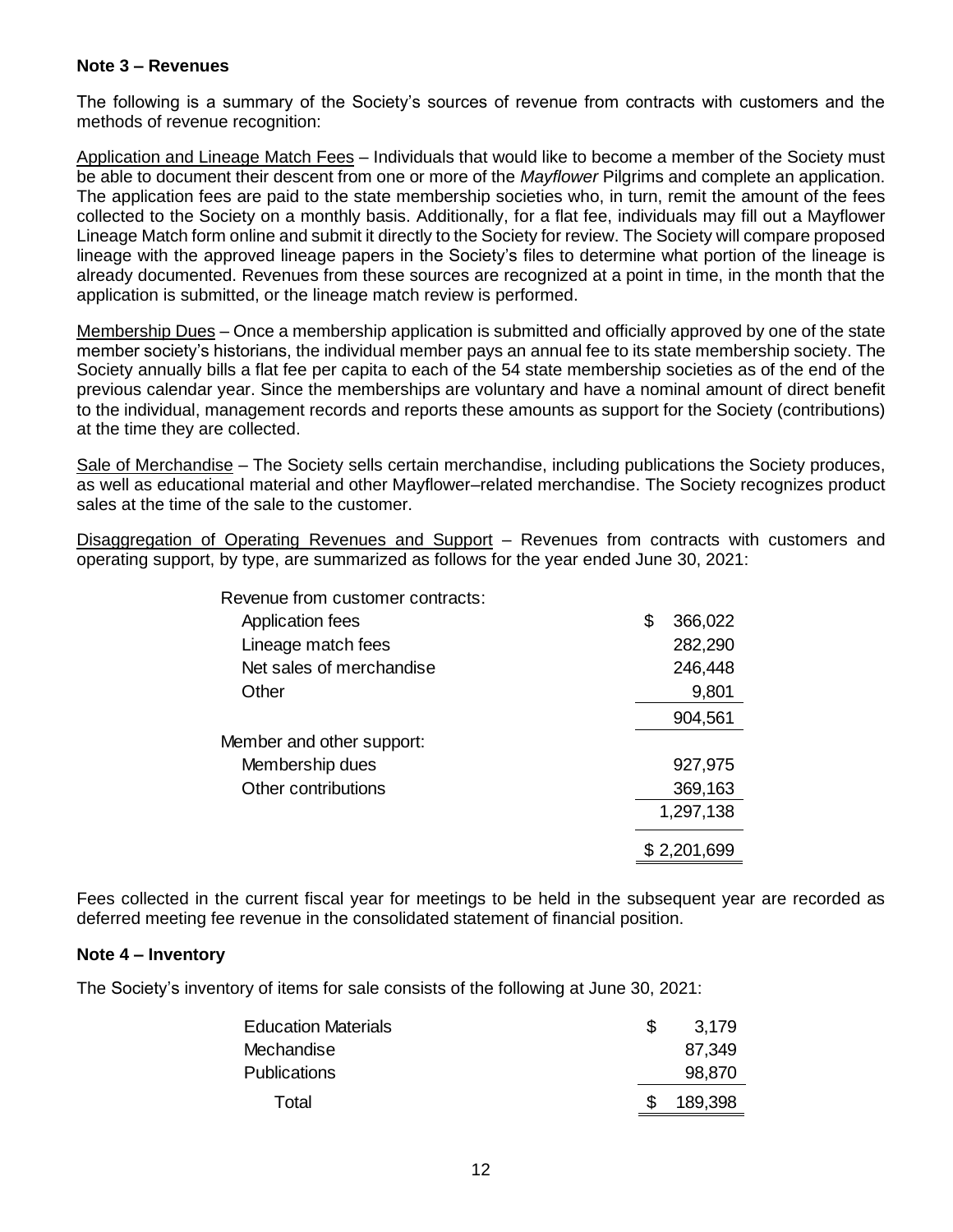#### **Note 5 – Investments**

The Society's investments consist of the following at June 30, 2021:

|                           |             | Unrealized                     |            |
|---------------------------|-------------|--------------------------------|------------|
|                           | Cost        | Gain                           | Fair Value |
| Cash and cash equivalents | 210,761     | \$<br>$\overline{\phantom{a}}$ | 210,761    |
| Equities                  | 5,536,992   | 3,807,151                      | 9,344,143  |
| Fixed Income              | 3,328,839   | 120,786                        | 3,449,625  |
| Total                     | \$9,076,592 | \$3,927,937                    | 13,004,529 |
|                           |             |                                |            |

The fair value of the Society's cash and cash equivalents, equity securities and fixed income securities, are based on Level 1 inputs (see Note 2, "Fair Value Measurements").

Investments are presented in the accompanying consolidated statement of financial position as follows at June 30, 2021:

| Current assets (designated by the board) | \$ 4,582,897 |
|------------------------------------------|--------------|
| Other assets - with restriction          | 8,421,632    |
|                                          | \$13,004,529 |

Investment return is summarized in the accompanying consolidated statement of activities as follows for the year ended June 30, 2021:

| Interest and dividends                                                                                       | \$<br>276,957 |
|--------------------------------------------------------------------------------------------------------------|---------------|
| Realized gains (losses)                                                                                      | 424,806       |
| Unrealized gains (losses)                                                                                    | 2,017,640     |
| Fees                                                                                                         | (69, 540)     |
| Change in value of charitable trust                                                                          | 12,055        |
|                                                                                                              | 2,661,918     |
|                                                                                                              |               |
| Investment return designated for current operations<br>Investment return in excess of amounts designated for | \$<br>401,604 |
| current operations                                                                                           | 2,260,314     |
|                                                                                                              | 2,661,918     |

The Society designates only a portion of the cumulative investment return for support of current operations; the remainder is retained to support operations of future years and to offset potential market declines. The amount computed under the endowment spending policy (Note 8) is used to support current operations.

#### **Note 6 – Property and Equipment**

Property and equipment consist of the following at June 30, 2021:

| <b>Building improvements</b>              | 229,600   |
|-------------------------------------------|-----------|
| Furniture and equipment                   | 58,086    |
|                                           | 287,686   |
| Accumulated depreciation and amortization | (164,987) |
|                                           | 122,699   |

Depreciation expense was \$18,038 for the year ended June 30, 2021.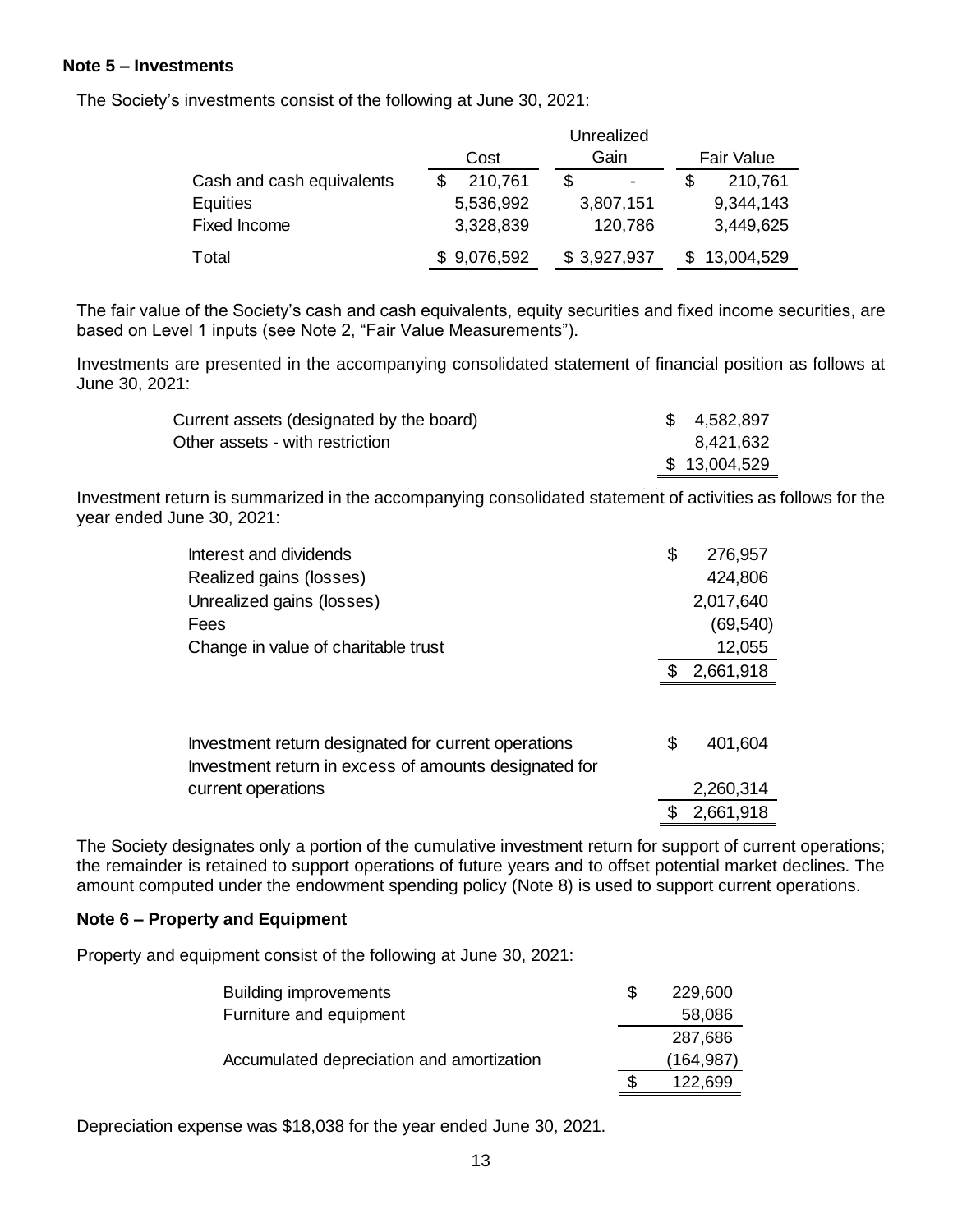#### **Note 7 – SBA Paycheck Protection Program Loan Forgiven**

In April of 2020, the Society applied for, and received, a Paycheck Protection Program (PPP) loan through the Small Business Association in the amount of \$188,652. Under the note agreement dated April 24, 2020, the loan's repayment was guaranteed by the Small Business Administration ("SBA"), it accrued interest at 1%, and it was forgivable and payable by the SBA if the Company incurred and paid eligible expenses such as payroll and other specified costs as defined in the CARES Act. Subsequently, during fiscal year 2021, the Society applied for the loan's forgiveness under the terms of the agreement and in March of 2021 it was notified by the SBA that the loan and accrued interest has been forgiven in full and the Society was released from obligation under the debt instrument. The amount of the loan forgiveness is reflected as non-operating support in the accompanying consolidated statement of activities and changes in net assets.

#### **Note 8 – Endowments and Quasi-Endowments**

The Society's endowments include both donor-restricted endowment funds and net assets without donor restrictions that have been designated by the Board to function as quasi-endowments. As required by GAAP, net assets associated with endowment fund earnings, including funds designated by the Board to function as endowments, are classified and reported based on the existence or absence of donor-imposed restrictions.

Interpretation of Relevant Law – The Trustees of the endowment have interpreted the Massachusetts state version of the Uniform Prudent Management of Institutional Funds Act (UPMIFA) as encouraging the preservation of the fair or historic dollar value of the original gift as of the gift date of the donor-restricted endowment funds, absent explicit donor stipulation to the contrary. As a result of this interpretation, since records are no longer available to determine the values of all original gifts received prior to July 1, 2011, the Society classifies the donor-restricted endowment funds as net assets with donor restrictions, which includes (a) the value of the fund at July 1, 2011, (b) the original value of subsequent gifts to the fund, and (c) accumulations on the permanent endowment made in accordance with the direction of the applicable donor gift instrument at the time the accumulation is added to the fund. Also included in net assets with donor restrictions is accumulated appreciation on donor-restricted endowment funds which are available for expenditure in a manner consistent with the standard of prudence prescribed by UPMIFA. In accordance with UPMIFA, the Society considers the following factors in making a determination to appropriate or accumulate donor-restricted endowment funds: (1) the duration and preservation of the fund; (2) the purposes of the organization and the donor-restricted endowment fund; (3) general economic conditions; (4) the possible effect of inflation or deflation; (5) the expected total return from income and the appreciation of investments; (6) other resources of the organization; and (7) the investment policies of the organization.

Funds with Deficiencies – From time to time, the fair value of assets associated with individual donorrestricted endowment funds may fall below the level the donor or UPMIFA requires the Society to retain as a fund of perpetual duration. Deficiencies of this nature result from unfavorable market fluctuations and are reported in net assets with donor restrictions. For the fiscal year ending June 30, 2021 there were no funds with deficiencies.

Return Objectives and Risk Parameters – The Society has adopted endowment investment and spending policies that attempt to provide a predictable stream of funding for current operations, capital expenditures and programs supported by the endowment, while ensuring that the purchasing power of the endowment assets do not decline over time (as required by State Prudent Management of Institutional Funds Act). Under this policy, as approved by the Trustees, the endowment assets are invested in a manner that is intended to produce an average rate of return in excess of inflation, while assuming a moderate level of investment risk.

Strategies Employed for Achieving Objective – To satisfy its long-term rate-of-return objectives, the Society relies on a total return strategy in which investment returns are achieved through both capital appreciation (realized and unrealized), and current yield (interest and dividends). The Society targets a diversified asset allocation of 30-70% equities, 25-75% fixed income and cash, and 0-15% commodities.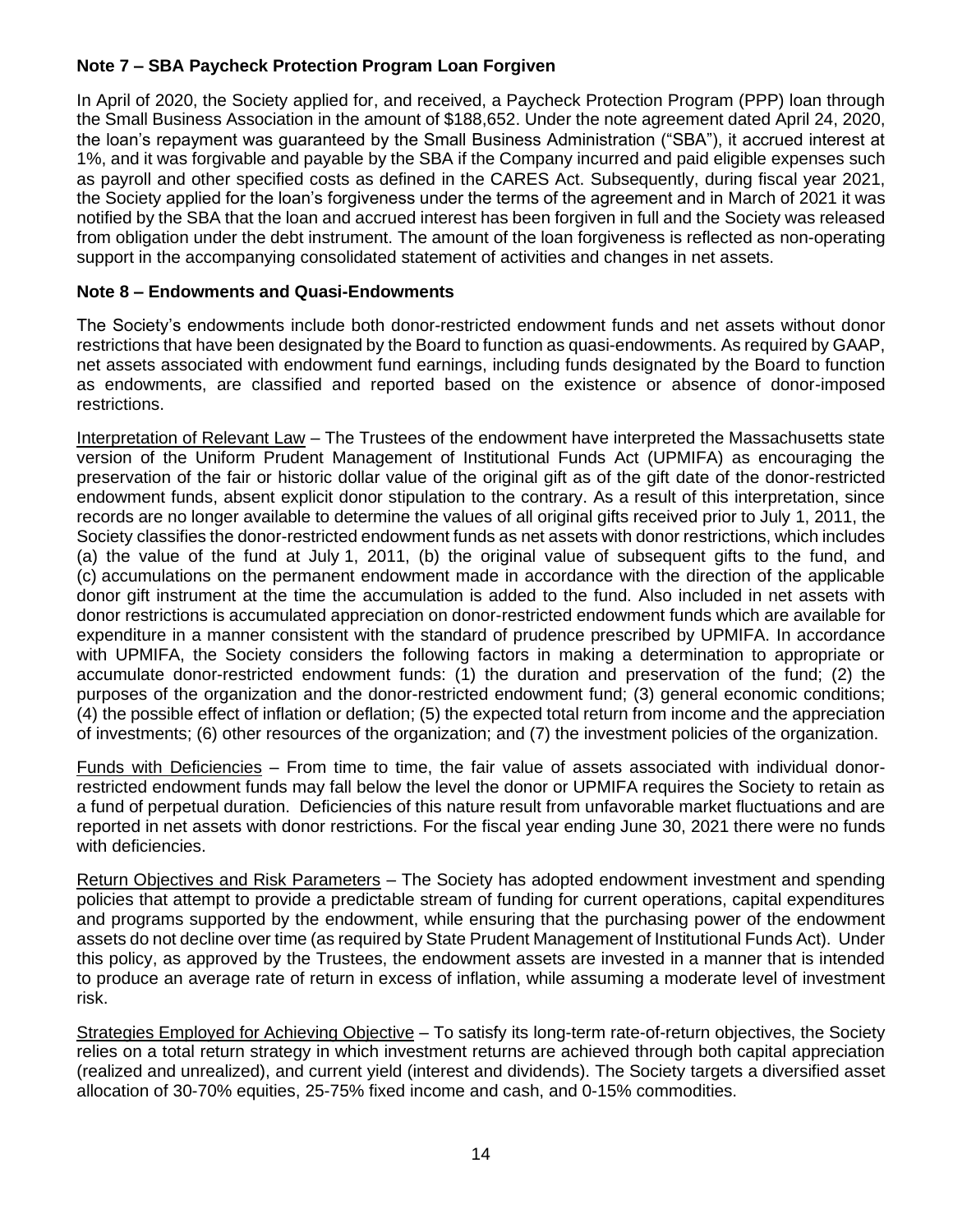#### **Note 8 – Endowments and Quasi-Endowments (Cont.)**

Spending Policy and How the Investment Objectives Relate to Spending Policy – The Society has a policy of appropriating for distribution each year, up to 5 percent of its endowment fund's average fair value over the prior 12 quarters preceding the fiscal year in which the distribution is planned. In establishing this policy, the Society considered the long-term expected return on its endowment. Accordingly, over the long term, the Society expects the current spending policy to grow its endowment commensurate with market conditions. This is consistent with objectives to maintain the purchasing power of the endowment assets, as well as to provide additional real growth through new gifts and investment return.

Appropriation of Endowment Assets for Next Fiscal Year – For the fiscal year ending June 30, 2022, the Society has budgeted to appropriate \$417,640 of its endowment assets to be distributed for spending. This is consistent with the Society's spending policy described above.

Endowment net assets by composition and type of fund as of June 30, 2021 are as follows:

|                                                          | <b>Without Donor</b> | <b>With Donor</b> |                  |
|----------------------------------------------------------|----------------------|-------------------|------------------|
|                                                          | Restriction          | Restriction       | Total            |
| Donor-restricted endowment fund:                         |                      |                   |                  |
| Mayflower House Endowment Fund                           |                      |                   |                  |
| Original donor-restricted gift amount required to be     |                      |                   |                  |
| maintained in perpetuity                                 | \$<br>۰              | $$3,447,544$ \;   | 3,447,544        |
| Accumulated gains                                        |                      | 1,902,883         | 1,902,883        |
| Joyce Garrison Parke Memorial Fund                       |                      |                   |                  |
| Original donor-restricted gift amount required to be     |                      |                   |                  |
| maintained in perpetuity                                 |                      | 2,268,676         | 2,268,676        |
| Accumulated gains                                        |                      | 719,515           | 719,515          |
| Mary Chilton Winslow Scholarship                         |                      |                   |                  |
| Original donor-restricted gift amount required to be     |                      |                   |                  |
| maintained in perpetuity                                 |                      | 75,000            | 75,000           |
| Sales of posters required to be maintained in perpetuity |                      | 8,013             | 8,013            |
| Board-designated endowment fund:                         |                      |                   |                  |
| <b>Pilgrim Fund</b>                                      | 4,473,761            |                   | 4,473,761        |
| Total                                                    | 4,473,761            | \$8,421,631       | \$<br>12,895,392 |

#### Changes in Endowment Net Assets

Endowment net assets and changes therein as of and for the year ended June 30, 2021 are as follows:

|                                                   | <b>Without Donor</b> |            | <b>With Donor</b> |            |    |            |
|---------------------------------------------------|----------------------|------------|-------------------|------------|----|------------|
|                                                   | Restriction          |            | Restriction       |            |    | Total      |
| Endowment net assets, beginning of year           | \$                   | 3,689,983  | \$                | 6,954,048  | \$ | 10,644,031 |
| Contributions                                     |                      |            |                   | 26,222     |    | 26,222     |
| <b>Investment Return:</b>                         |                      |            |                   |            |    |            |
| Dividend & interest income                        |                      | 95,045     |                   | 179,102    |    | 274,147    |
| Net appreciation (realized & unrealized)          |                      | 854,617    |                   | 1,565,192  |    | 2,419,809  |
| Investment management fees                        |                      | (25, 152)  |                   | (43, 942)  |    | (69,094)   |
| Total investment return                           |                      | 924,510    |                   | 1,700,352  |    | 2,624,862  |
| Appropriation of endowment assets for expenditure |                      | (140, 732) |                   | (258, 990) |    | (399,722)  |
| Endowment net assets, end of year                 | S                    | 4,473,761  | S                 | 8,421,631  | S  | 12,895,392 |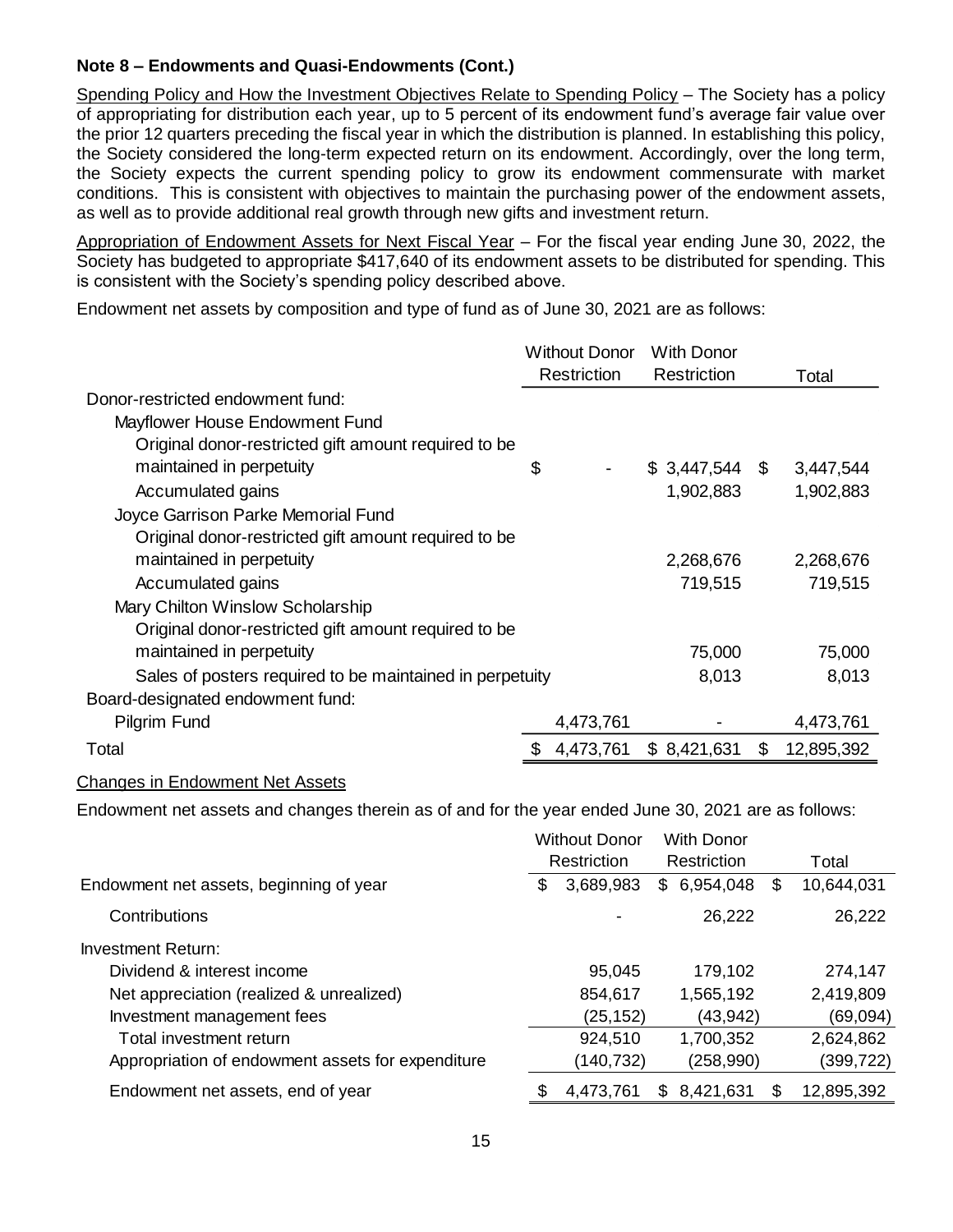#### **Note 9 – Net Assets**

The following is a summary of net assets at June 30, 2021 with donor restrictions:

| Temporary in nature | 4,670,714  |
|---------------------|------------|
| Perpetual in nature | 5,870,596  |
|                     | 10,541,310 |

Restricted net assets which are temporary in nature at June 30, 2021 consist of the following:

| \$<br>Temporary in nature                                                                                                                                          | 4,670,714       |
|--------------------------------------------------------------------------------------------------------------------------------------------------------------------|-----------------|
| Perpetual in nature                                                                                                                                                | 5,870,596       |
| \$                                                                                                                                                                 | 10,541,310      |
| ssets which are temporary in nature at June 30, 2021 consist of the followir                                                                                       |                 |
| Restricted for:                                                                                                                                                    |                 |
| Endowment income available for appropriation                                                                                                                       | \$<br>2,622,398 |
| Mary Chilton Winslow Scholarship donations                                                                                                                         | 6,131           |
| National Pilgrim Memorial Meetinghouse                                                                                                                             | 1,996,964       |
| Mayflower House garden walkway fund                                                                                                                                | 20,000          |
| Legacy 2020 book                                                                                                                                                   | 2,235           |
| <b>DNA Project</b>                                                                                                                                                 | 280             |
| House Beautification Project fund                                                                                                                                  | 3,346           |
| <b>Haywood Gallery Project</b>                                                                                                                                     | 19,360          |
| Total temporarily restricted net assets                                                                                                                            | \$<br>4,670,714 |
| ssets which are perpetual in nature at June 30, 2021 consist of:                                                                                                   |                 |
| Restricted for:                                                                                                                                                    |                 |
| Mayflower Society House Endowment Fund                                                                                                                             | \$<br>3,447,544 |
| Joyce Parke Endowment Fund                                                                                                                                         | 2,268,676       |
| Beneficial interest in Konov charitable trust                                                                                                                      | 77,494          |
| Mary Chilton Winslow Scholarship                                                                                                                                   | 76,882          |
| Total permanently restricted net assets                                                                                                                            | \$<br>5,870,596 |
| r ended June 30, 2021, net assets were released from donor restrictio<br>the occurrence of other events satisfying the restricted purposes, or by d<br>as follows: |                 |
| Net Assets Released From Restrictions                                                                                                                              |                 |
| Endowment income                                                                                                                                                   | \$<br>260,872   |
| <b>House Beautification Project</b>                                                                                                                                | 5,475           |
| Haywood Gallery Project                                                                                                                                            | 435             |
| National Pilgrim Memorial Meetinghouse                                                                                                                             | 131,039         |
| <b>Total Restrictions Released</b>                                                                                                                                 | \$<br>397,821   |
| a summary of unrestricted net assets at June 30, 2021:                                                                                                             |                 |
| Unrestricted                                                                                                                                                       |                 |
| Board designated Pilgrim Fund endowment                                                                                                                            | \$<br>4,473,761 |
| Board designated for Mayflower 2020 anniversary                                                                                                                    | 104,136         |
| Board designated special projects                                                                                                                                  | 687,453         |
| Board designated 1620 Club                                                                                                                                         | 107,693         |
| Board designated for DNA project                                                                                                                                   | 5,805           |
| Invested in fixed assets                                                                                                                                           | 122,699         |
| Available for operations                                                                                                                                           | 456,540         |
| Total unrestricted net assets                                                                                                                                      | \$<br>5,958,087 |
| 16                                                                                                                                                                 |                 |

Restricted net assets which are perpetual in nature at June 30, 2021 consist of:

| Restricted for:                               |   |           |
|-----------------------------------------------|---|-----------|
| Mayflower Society House Endowment Fund        | S | 3,447,544 |
| Joyce Parke Endowment Fund                    |   | 2,268,676 |
| Beneficial interest in Konov charitable trust |   | 77,494    |
| Mary Chilton Winslow Scholarship              |   | 76,882    |
| Total permanently restricted net assets       | S | 5,870,596 |

During the year ended June 30, 2021, net assets were released from donor restrictions by incurring expenses, or by the occurrence of other events satisfying the restricted purposes, or by donors removing the restrictions, as follows:

| <b>Net Assets Released From Restrictions</b> |    |         |
|----------------------------------------------|----|---------|
| Endowment income                             | \$ | 260,872 |
| <b>House Beautification Project</b>          |    | 5,475   |
| <b>Haywood Gallery Project</b>               |    | 435     |
| National Pilgrim Memorial Meetinghouse       |    | 131,039 |
| <b>Total Restrictions Released</b>           | S  | 397,821 |

The following is a summary of unrestricted net assets at June 30, 2021:

| Unrestricted                                    |    |           |
|-------------------------------------------------|----|-----------|
| Board designated Pilgrim Fund endowment         | S  | 4,473,761 |
| Board designated for Mayflower 2020 anniversary |    | 104,136   |
| Board designated special projects               |    | 687,453   |
| Board designated 1620 Club                      |    | 107,693   |
| Board designated for DNA project                |    | 5,805     |
| Invested in fixed assets                        |    | 122,699   |
| Available for operations                        |    | 456,540   |
| Total unrestricted net assets                   | \$ | 5,958,087 |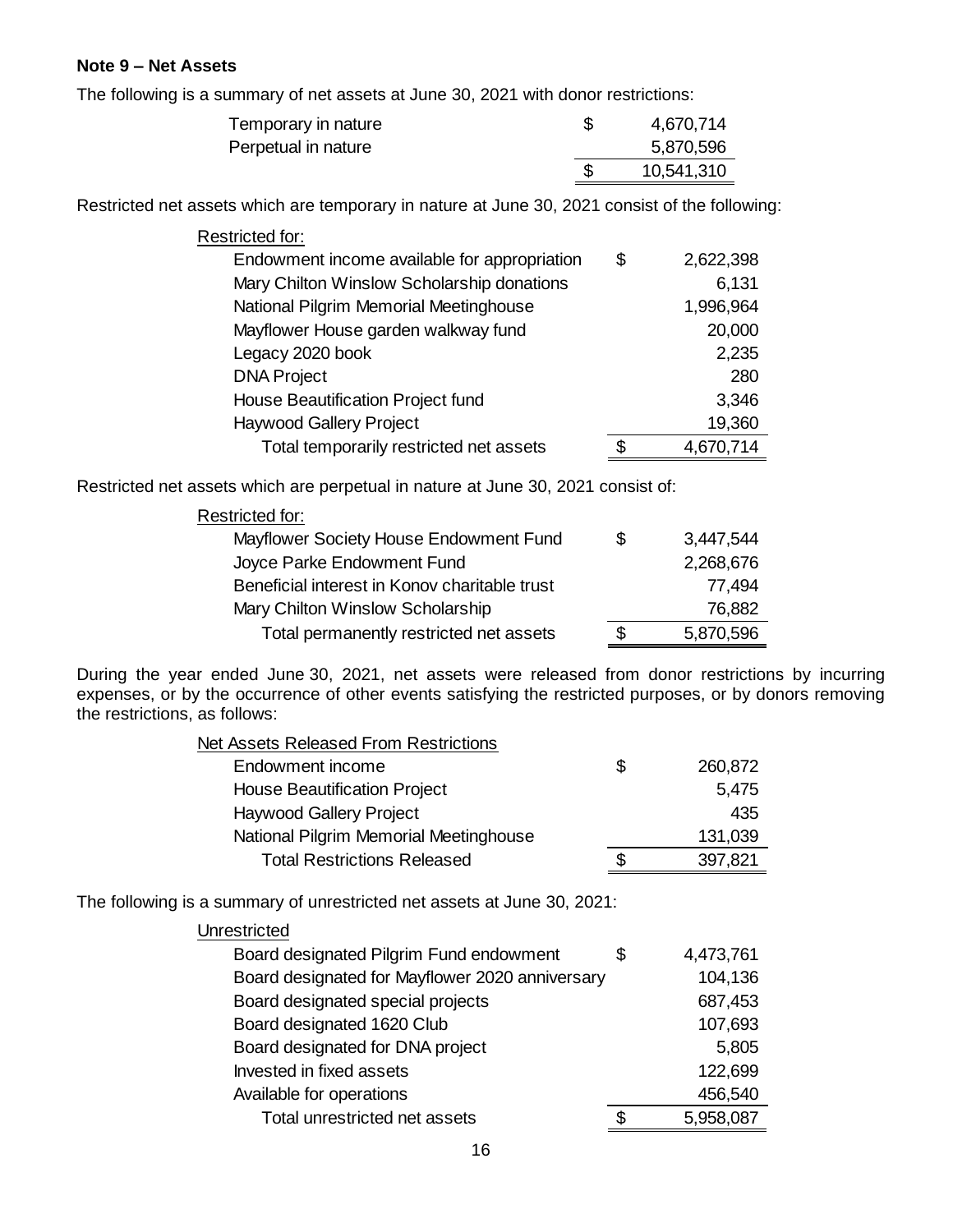#### **Note 10 – Financial Instruments, Credit Risk and Other Concentrations**

The Society's financial instruments that potentially subject it to concentrations of credit risk consist of cash, accounts receivable and investments.

Cash – The Society maintains its cash accounts in high-quality financial institutions. At times, the amounts on deposit at any institution are in excess of insured limits. At June 30, 2021, based on bank balances, cash and cash equivalents in excess of FDIC insurance limits approximated \$2,303,000.

Bequest – The Meetinghouse received and recorded a bequest from the Janet Skirrow Trust during the year ended June 30, 2021 in the amount of \$1.5 million, which represents approximately 22% of total revenue and support (37% of total revenue and support, excluding investment related income). As of June 30, 2021, \$500,000 of this bequest is reported as a receivable in the accompanying consolidated statement of financial position, which is an estimate of the final distribution expected to be received during fiscal year 2022 (see Note 2).

Investments – Investments are managed by one investment advisor on a fee-only basis. The investments are diversified but are still subject to normal risks. In general, they are exposed to various risks, such as interest rate, credit, economic conditions, and overall market volatility. The Society's investments at June 30, 2021 consist of equity securities (71.9%), cash and cash equivalents (1.6%) and fixed income securities (26.5%) (see Note 5).

#### **Note 11 – Liquidity and Availability of Resources**

The Society's financial assets available within one year of June 30, 2021 for general expenditures are as follows:

| Financial assets:                                                                                          |                  |               |
|------------------------------------------------------------------------------------------------------------|------------------|---------------|
| Cash and cash equivalents                                                                                  | 1,385,707<br>\$. |               |
| Bequest, grant and other receivables                                                                       | 578,332          |               |
| Investments                                                                                                | 13,004,529       |               |
|                                                                                                            |                  | 14,968,568    |
| Less amounts restricted by donors and Board:                                                               |                  |               |
| Donor purpose restricted                                                                                   | (2,042,185)      |               |
| Donor restricted endowment funds                                                                           | (8,421,631)      |               |
| Beneficial interest in Konov charitable trust                                                              | (77, 494)        |               |
| Subtotal of net assets with restrictions                                                                   | (10, 541, 310)   |               |
| Add: beneficial interest in Konov charitable trust                                                         | 77,494           |               |
| Add: amounts included in restricted cash                                                                   | 1,996,964        |               |
| Subtotal of net assets with restrictions excluded                                                          |                  | (8,466,852)   |
| Board designated endowment funds                                                                           |                  | (4, 577, 897) |
| Total amounts restricted by donors and Board                                                               |                  | (13,044,749)  |
| Financial assets less amounts restricted by donors and Board<br>Plus releases during the next fiscal year: |                  | 1,923,819     |
| Endowment spending rate distributions                                                                      |                  | 417,640       |
| Financial assets available to meet general expenditures                                                    |                  |               |
| over the next twelve months                                                                                |                  | \$2,341,459   |

The Society has a policy to structure its financial assets to be available and liquid as obligations come due. The Society operates with a balanced budget and anticipates receiving sufficient revenue through contributions, member assessments and the sale of Society publications over the next twelve months to cover general expenditures. Additionally, the board designated endowment funds that are presented as a reduction to available financial assets in the schedule above can be made available for general expenditures, if necessary, at the discretion of the board.